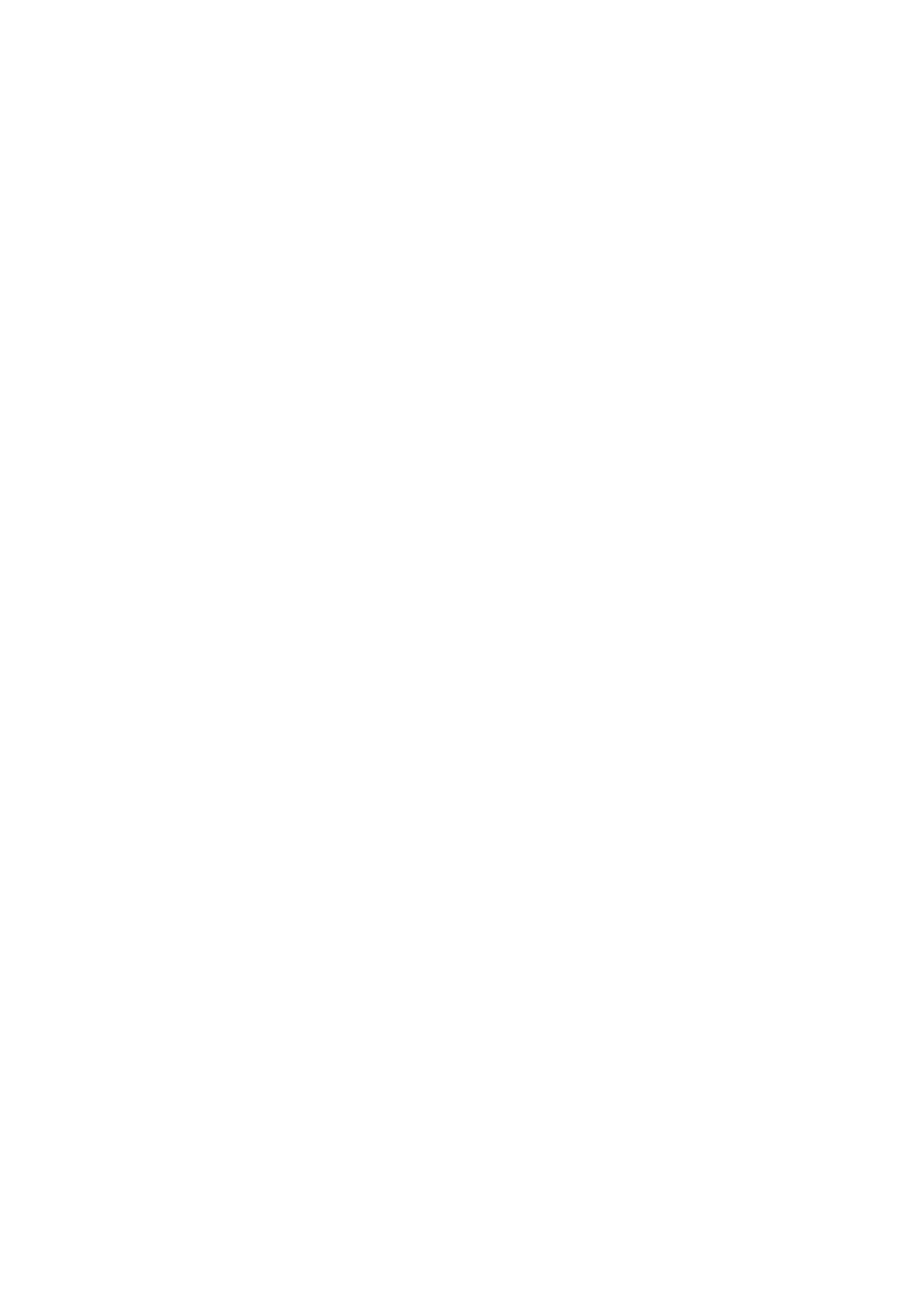# **Foreword**

This booklet outlines the performance of candidates in all aspects of CCEA's General Certificate of Education (GCE) in Chemistry (Legacy) for this series.

CCEA hopes that the Chief Examiner's and/or Principal Moderator's report(s) will be viewed as a helpful and constructive medium to further support teachers and the learning process.

This booklet forms part of the suite of support materials for the specification. Further materials are available from the specification's microsite on our website at www.ccea.org.uk.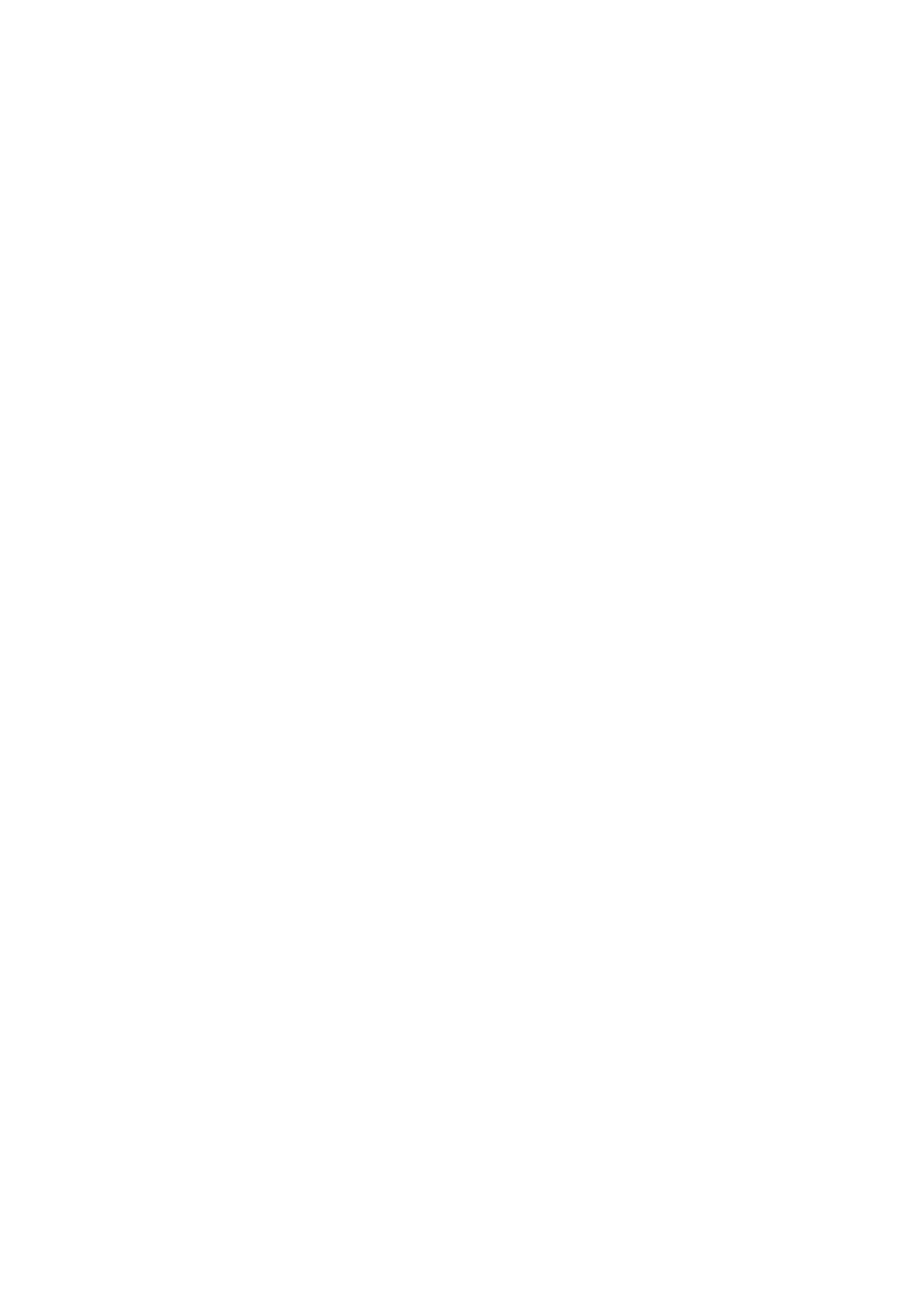## **Contents**

|                                           | Assessment Unit AS 1: Basic Concepts In Physical and<br><b>Inorganic Chemistry</b>                                       | 3  |
|-------------------------------------------|--------------------------------------------------------------------------------------------------------------------------|----|
|                                           | Assessment Unit AS 2: Further Physical and Inorganic<br><b>Chemistry and Introduction to</b><br><b>Organic Chemistry</b> | 5. |
| Assessment Unit AS 3: Internal Assessment |                                                                                                                          | 9  |
|                                           | Assessment Unit A2 1: Periodic Trends and Further Organic,<br><b>Physical and Inorganic Chemistry</b>                    | 11 |
|                                           | Assessment Unit A2 2: Analytical, Transition Metals,<br><b>Electrochemistry and Further</b><br><b>Organic Chemistry</b>  | 15 |
| Assessment Unit A2 3: Internal Assessment |                                                                                                                          | 21 |
| <b>Contact details</b>                    |                                                                                                                          | 24 |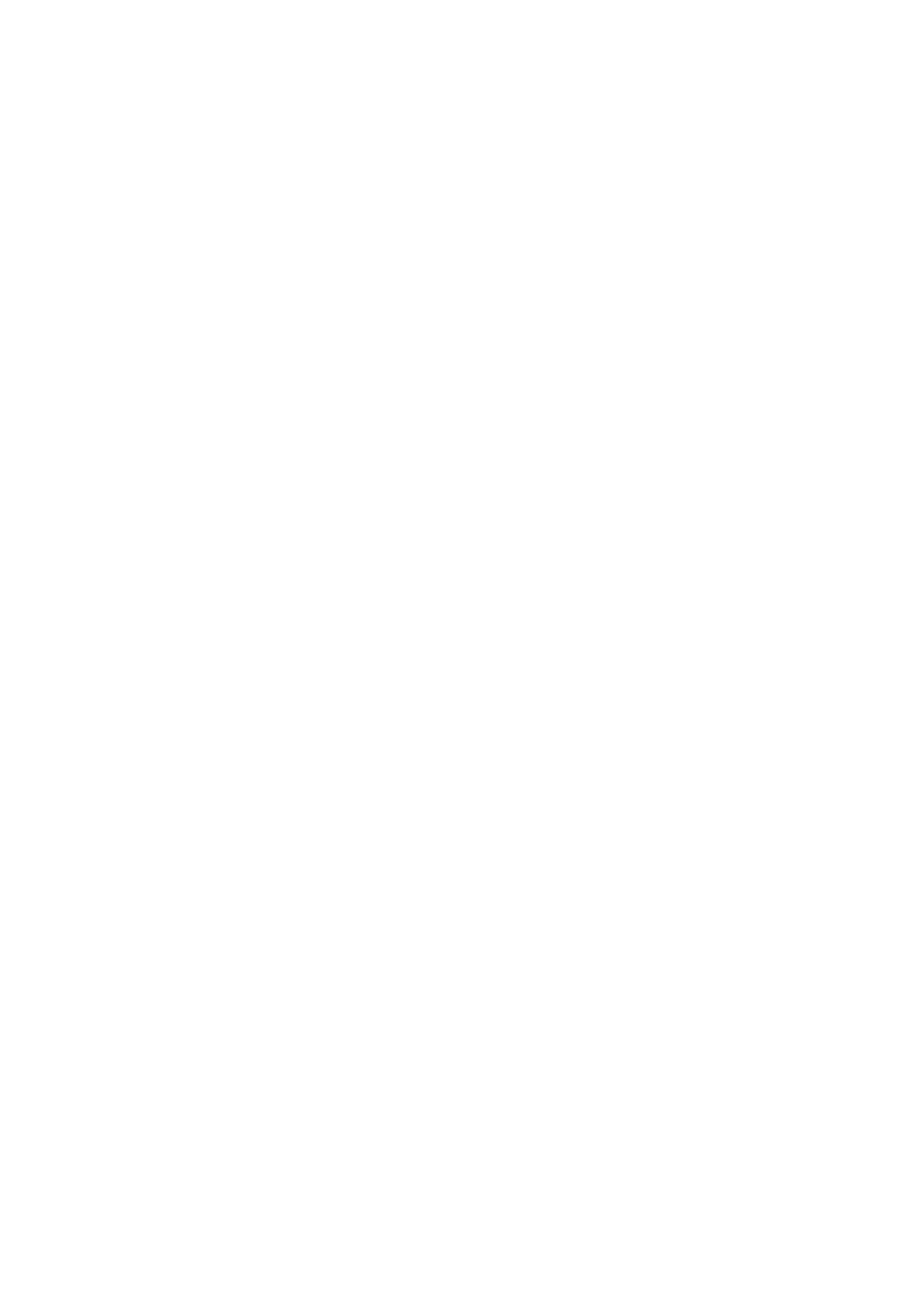# **GCE CHEMISTRY**

# **Chief Examiner's Report**

### **Assessment Unit AS 1 Basic Concepts In Physical and Inorganic Chemistry**

The paper was successful in giving all candidates an opportunity to answer at least some of the questions. It also discriminated between the more able candidates and the less able candidates. The mark scheme was easy to follow. The candidates appeared to have ample time to complete the paper.

Candidates should be aware that the support materials are for information and help and as such are used by the examining team when compiling the mark scheme. It is advisable that candidates should be fully cognisant of the content relevant to each module.

Candidates frequently fail to explain their answers clearly, resulting in a loss of marks which could be easily avoided.

- **Q11 (a)** This was very well answered with most candidates gaining at least one mark. The most common error was to refer to the outer shell instead of the outer sub-orbital/ orbital.
	- **(b) (i)** This was answered well by the vast majority of candidates. The most common error was to give 3d2 instead of 4s2 as the outer configuration. Not all candidates used the superscript notation for the number of electrons in the outer subshell, this was accepted by the examiners.
		- **(ii)** Virtually all candidates gained both marks in this question.
	- **(c) (i)** Many candidates had not learnt this definition and so gained either no marks or one mark. Those who had learned the definition gained both marks.
		- **(ii)** This calculation was done extremely well with the vast majority of candidates gaining both marks. The most common error was failing to give the answer to two decimal places.
	- **(d) (i)** The flame colour of calcium ions was very well known with few mistakes.
		- **(ii)** Candidates are well acquainted with this type of question and it was answered correspondingly well. A few candidates lost a mark for failing to describe the energy emitted by the electron on returning to a lower level as light, rather giving the colour.

 Quality of written communication. Most candidates gave a full answer to the question and so were able to gain both marks.

- **Q12 (a) (i)** The diagram of metallic bonding was generally well known. Marks were sometimes lost because of poor labelling.
	- **(ii)** The explanation of electrical conduction was very well known by the majority of candidates.
	- **(iii)** While the concept of magnesium having more outer electrons was well known, it was often poorly explained. Reference was often made to magnesium simply having more electrons.
	- **(b) (i)** It was disappointing to note that some candidates at this level drew diagrams of covalent bonding. Carelessness with charges and the number of outer electrons also cost marks. A few candidates failed to use the dot and cross notation.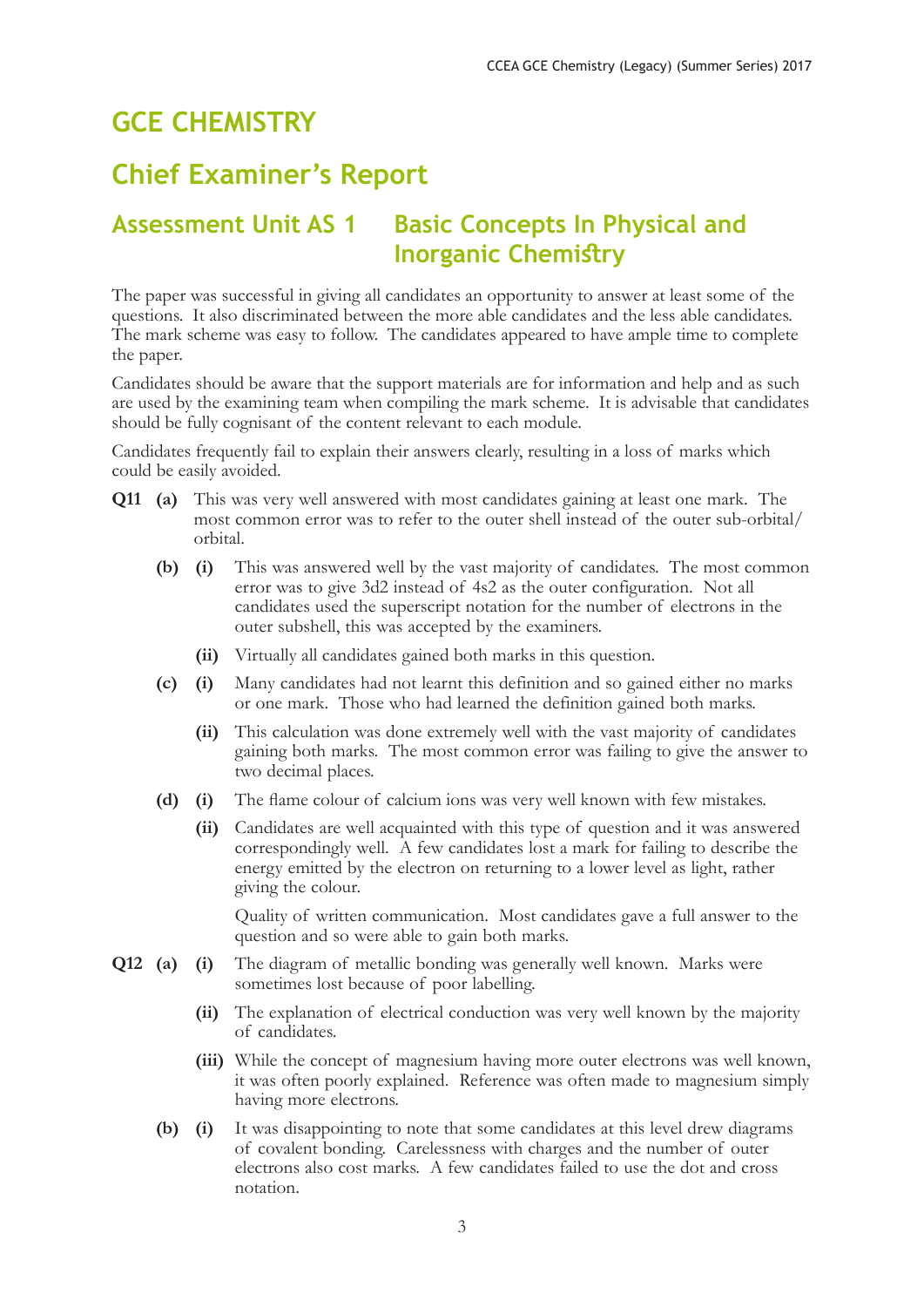- **(ii)** The properties expected were those listed on the specification and these were the only ones accepted.
- **(c) (i)** The concept of delocalised electrons in graphite was well known and well explained by the majority of candidates. The most common error was to state/imply that all of the outer electrons were delocalised.
	- **(ii)** Again the concept of all the outer electrons of the carbon atoms being involved in bonding was well known. However some candidates lost the mark by incorrectly stating that all of the carbon electrons were involved in bonding.
- **Q13 (a)** The explanation of a standard solution was well known by the majority of candidates. A small number of candidates still included the volume in the explanation and accordingly lost the mark.
	- **(b)** Candidates have become extremely good at this type of calculation and so the standard of answers was excellent with many candidates gaining full marks. The most common errors involved scaling and rounding. Candidates should be aware that incorrect rounding will be penalised and examiners can only mark what is on the page not what is on the calculator.
	- **(c)** Only the more able candidates gave the correct answer to this question and it proved a useful discriminator. Many candidates stated that there were no impurities present.
- **Q14 (a) (i)** This was frequently poorly answered. Either candidates did not know the correct colours or failed to understand the convention on the support materials of using – and/when giving their answers. The use of the – means both colours are required and the/means either colour may be used.
	- **(ii)** This was generally well explained. Marks were lost when candidates stated/ suggested that more energy was needed to break the bonds, implying the covalent bonds. This again was an example of a poor explanation costing the candidates marks.
	- **(iii)** This explanation was also generally well known. The most common error was failing to refer to the outer electrons, rather referring to electrons in general.
	- **(b) (i)** This equation was a good discriminator, with only the more able candidates gaining the marks.
		- **(ii)** Again this was a good discriminator, with only the more able candidates gaining the marks.
	- **(c)** Weaker candidates were unable to assign the correct oxidation numbers and so were unable to explain why this was a redox reaction. Some candidates explained the answer in terms of electrons and so lost the marks. This style of question has been asked before and it was expected that the standard of answers would have been better.
	- **(d) (i)** This equation also proved to be a good discriminator with only the better candidates gaining the mark.
		- **(ii)** Many candidates were able to give the initial colour but failed to recognise the presence of the iodine when giving the second colour.
	- **(e)** Frequently the observations given were too general and so not worthy of a mark. These observations are given in the support materials and so they were expected and the only ones accepted by the examining team.
	- **(f) (i)** Most candidates described fluoridation as the addition of fluorine rather than fluoride to the water.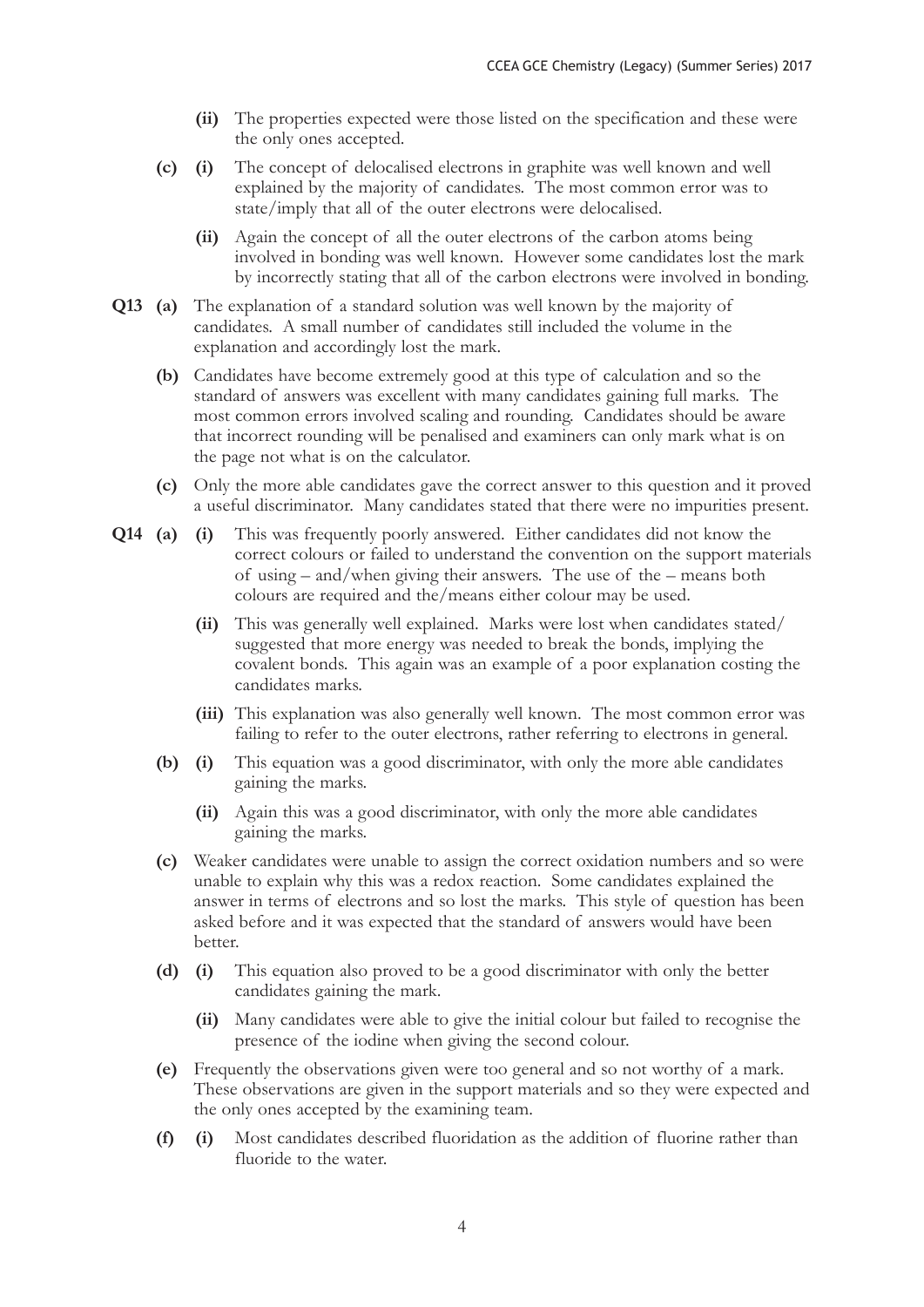- **(ii)** Again poor explanations cost candidates marks. Any reference to teeth and gums or teeth and bones was not accepted. Frequently 'freedom of choice' was given as a disadvantage without any explanation.
- **Q15 (a) (i)** The explanation of isotopes was well known. Many candidates lost the mark by referring to an atom instead of atoms.
	- **(ii)** This table with very few exceptions was completed correctly.
	- **(iii)** The relationship between electrons and chemical properties was well known but candidates often lost the mark by including protons in their answer.
	- **(b) (i)** Many candidates appeared to confuse the period with the group, whilst others simply guessed an answer.
		- **(ii)** While this was better answered than the previous part, there was still confusion between period and group and also some guessing.
	- **(c) (i)** This equation was generally well answered. Some candidates used Fi instead of Fl as the symbol for flerovium. This error was carried through.
		- **(ii)** This equation was generally well answered. Some candidates include water in the equation instead of hydrogen.
		- **(iii)** This was the poorest of this group of equations with only the more able candidates gaining the mark.
		- **(iv)** These diagrams were quite discriminatory. The usual lack of electrons on atoms and not using dot and cross notation cost marks.  $FIF_{4}$  was more often correct as many candidates failed to recognise the need for dative bonding in the  $\text{FIF}_{6}^{2}$  ion.
		- **(v)** The shapes of both species were well known. The most common error was the use of square planar to describe  $\text{FIF}_{4}$ .
	- **(e) (i)** The equation for the first ionisation energy was well known. The most common error was the omission of state symbols.
		- **(ii)** This calculation was a good discriminator with the more able candidates gaining full marks. The most common errors were the misuse of either the Avogadro Number or Planck's Constant or both.

### **Assessment Unit AS 2 Further Physical and Inorganic Chemistry and Introduction to Organic Chemistry**

The question paper as a whole discriminated well between candidates. There were a few new questions which candidates tend to find difficult. The major weakness in the paper, as seen in other examination papers, was the drawing of diagrams.

**Q11 (a) (i)** This question was based on a question that was set some years ago. It was badly answered then and it was badly answered again. A large number of candidates guessed completely inappropriate answers which were not based on the organic chemistry of fractional distillation. For example "l" gave rise to lithium, limestone and lead; "n" gave rise to nitrogen, napalm and nitroglycerine. The answers for "n" were often close to the answer e.g. naptha, napatha, napta, naphthatha, naphla and naphthol. Some of these were accepted. Answers for "g" were often accurate but the use of gasoline was a frequently wrong answer. Gas (refinery) was accepted but gas oil and gas residue was not. Whilst lubricating oil was the accepted answer it was not possible to accept lubricant.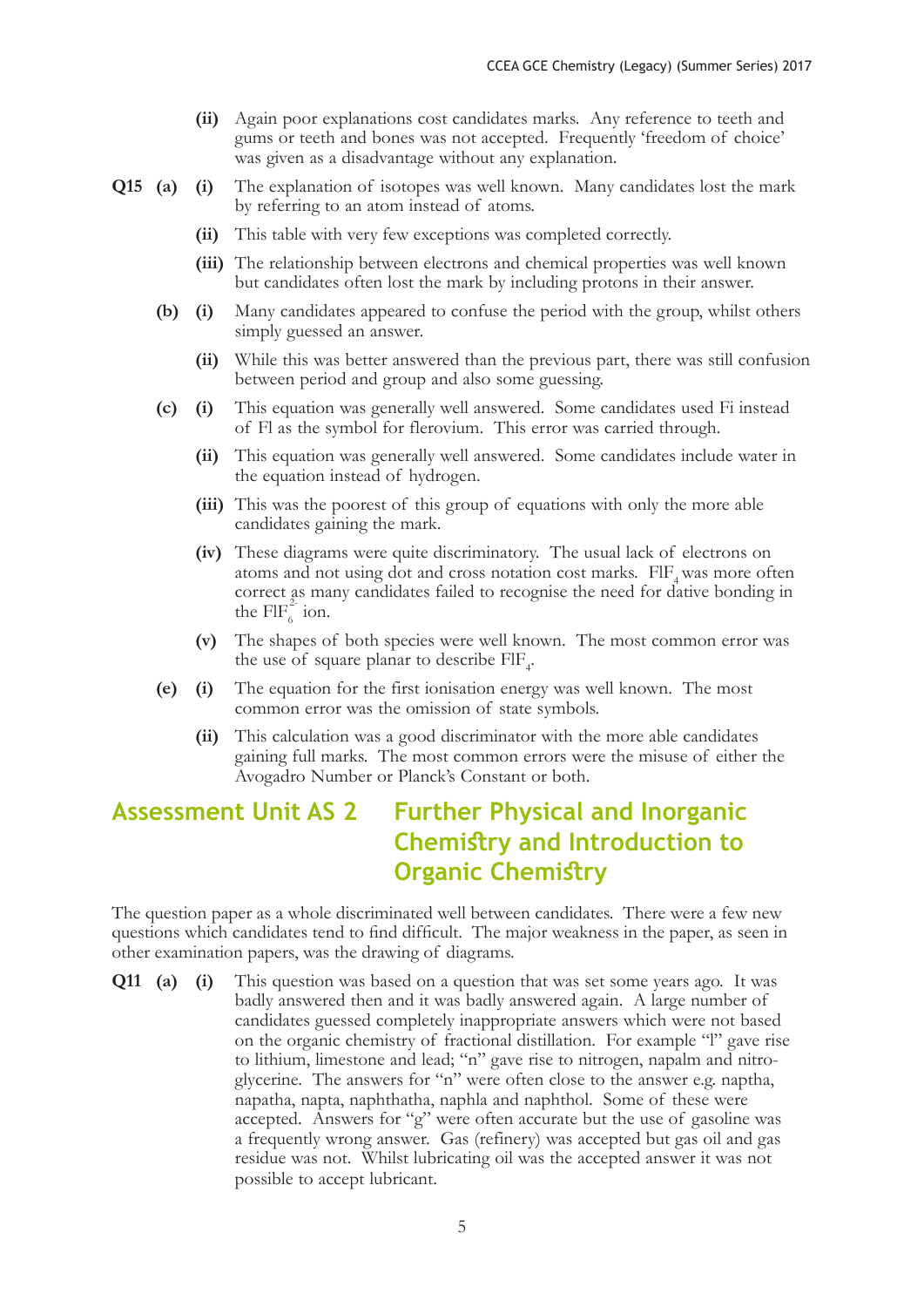- **(ii)** It was important for candidates to state one property otherwise "listing" would have lost the mark. Hence those candidates who stated that relative molecular mass and boiling point were responsible lost the mark. But if candidates carefully explained their answer they gained the mark. However, the vast majority of candidates easily obtained the mark available.
- **(b)** The term organic was well known but there was a considerable number of answers that stated "they are hydrocarbons and contain carbon and hydrogen". Even when candidates stated that they contained carbon they said it was in the form of chains. Sometimes candidates challenged examiners when they said that "they are made naturally from carbon" but it was not accepted.
- **(c)** The answer given, almost without exception, was fractional distillation.
- **(d)** The products from the combustion of organic chemicals were universally given as carbon dioxide and water. Formulae were accepted instead of names despite the question asking for names.
- **(e)** Whilst Part (d) was relatively easy, this question posed problems. The majority of answers stated carbon monoxide and water and omitted to mention carbon. Hence the most common mark awarded was one. Despite arguments that could be made about soot being a form of carbon it was accepted. Coke was not accepted. Some candidates stated unburnt hydrocarbons which were not accepted.
- **Q12 (a) (i)** All candidates were able to state three observations. A few lost a mark if they said that there was a hissing noise, or that a gas was given off (because it is not an observation). Stating that the reaction is exothermic or that the temperature increases is not an observation.
	- **(ii)** The equation for the reaction of magnesium with sulfuric acid was well done. Hardly any candidates wrote an incorrect answer.
	- **(iii)** Answers that dealt with the solubility of barium sulfate gained the marks but answers which concentrated on polarisation and electronic configuration and the reactivity of the group two metals did not. Whilst barium sulfate was quite well done the answer for barium hydroxide frequently omitted stating that the barium hydroxide was soluble in water.
	- **(b)** There were four marks for this diagram but all of them were very rarely awarded. The drawing of diagrams in chemistry examinations has been a frequent weakness as it was on this occasion. There were no quickfit diagrams drawn. The major omission was the addition of the sulfuric acid through a dropping funnel or some other appropriate method. The quantity of sulfuric acid used was 20 cm<sup>3</sup> which is more than a test tube will hold so either a boiling tube or a conical flask should have been used. It is important that the way is clear through tubes and that the apparatus is not sealed. There were diagrams which simply had the magnesium in acid and the gas was collected using a filter funnel and a test tube. Such diagrams received no marks.
	- **(c)** The answer to this question was not known. There was a wide variety of answers e.g. the nitrate ion is smaller than the carbonate ion; the nitrate ion has a smaller charge density; nitric acid dissociates fully. Although it was often stated that metal carbonates are very soluble in nitric acid, this was not an explanation.
	- **(d) (i)** It was expected that the introduction to this question would supply the information for candidates to fully answer the experimental problem stated. Almost without exception candidates used routine chemical methods of analysis. This proved difficult if not impossible because the method used had to be appropriate for each of the carbonates. Hardly any candidates had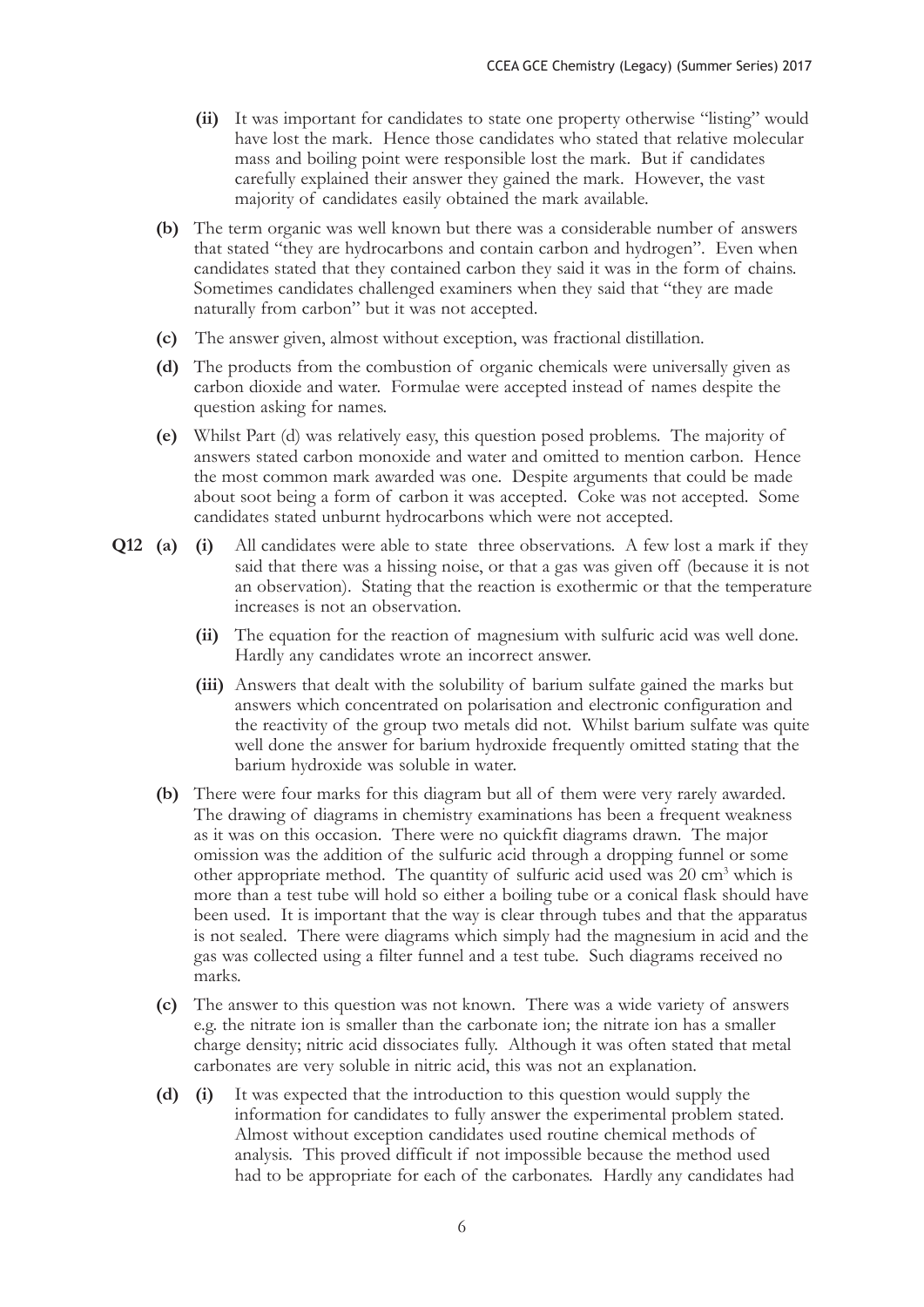success using this approach. The expected answer was to heat the carbonates but then candidates omitted testing for carbon dioxide or the mass lost by the carbonate. Strangely a sizeable number of candidates wished to determine the melting points of the carbonates and gave a fully detailed account of using capillary tubes and a correct melting point method. They compared their result with tabulated data.

- **(ii)** This question with regard to thermal stability has been asked often and appropriate mark schemes have been produced and well learnt. Most candidates obtained the three marks available but marks were lost when atomic radius was quoted and the effect on the carbonate ion was not mentioned and the polarising effect of the metal ion was preferred.
- **(e) (i)** The colours of the barium precipitates were well known.
	- **(ii)** It was anticipated that the equations given would simply include the necessary ions i.e. barium ions and either sulfate or chromate ions. However, the question did mention that barium chloride was being used and the majority of candidates felt duty bound to use barium chloride in the equation. This led to the production of chloride ions but for many candidates it led to the production of chlorine instead which was unfortunate as it lost both marks.
- **Q13 (a) (i)** Although the great majority thought that copper(II) chloride was a catalyst a fair minority thought it was a drying agent. The idea of copper(II) chloride as a drying agent was strangely reproduced in Part (c)(ii) when it was used as a test for water.
	- **(ii)** This was a straightforward question and was answered well. As soon as candidates said high pressure they had realised that there were more molecules on the left than the right and proceeded to obtain the two marks.
	- **(iii)** There were some interesting answers to this question. Those candidates that went completely astray thought that using oxygen was dangerous because the reaction would be too vigorous. Those who concentrated on the equilibrium sometimes made the mistake of quoting the reactants when only oxygen was meant to be commented on. Sometimes the answers had to be interpreted e.g. "oxygen is more concentrated than air"; "if oxygen was used it would increase the concentration of one of the reactants"; "oxygen is more pure"; "shift to right–hand side adding oxygen molecules to left-hand side so equilibrium would shift to the right to counteract change and reduce them".
	- **(iv)** Most candidates had a good idea what the answer should be e.g. "air can easily be obtained"; "air is more readily available"; "air is free"; "air is abundant"; "air is less expensive" etc. What was not accepted was: "easier method than with compressed oxygen"; "oxygen reacts too violently".
	- **(v)** Questions such as this have been set regularly and candidates are well prepared for them. Although answers were long, they arrived at the correct answer in the vast majority of cases. There was a minority which wanted to argue that operating the oxidation at a high temperature would incur extra costs.
	- **(b)** This was possibly the most accessible question ever set on bond energy calculations or that candidates were exceedingly well prepared. Candidates often reproduced the answer -216 kJ. Even the tiny minority that did not obtain this number inevitably obtained one or two marks.
	- **(c) (i)** It might be expected that the vast majority obtained six marks for the analytical tests but it was lower than expected although it was still, naturally, a sizeable number. Candidates were advantaged by the fact that "concentrated ammonia"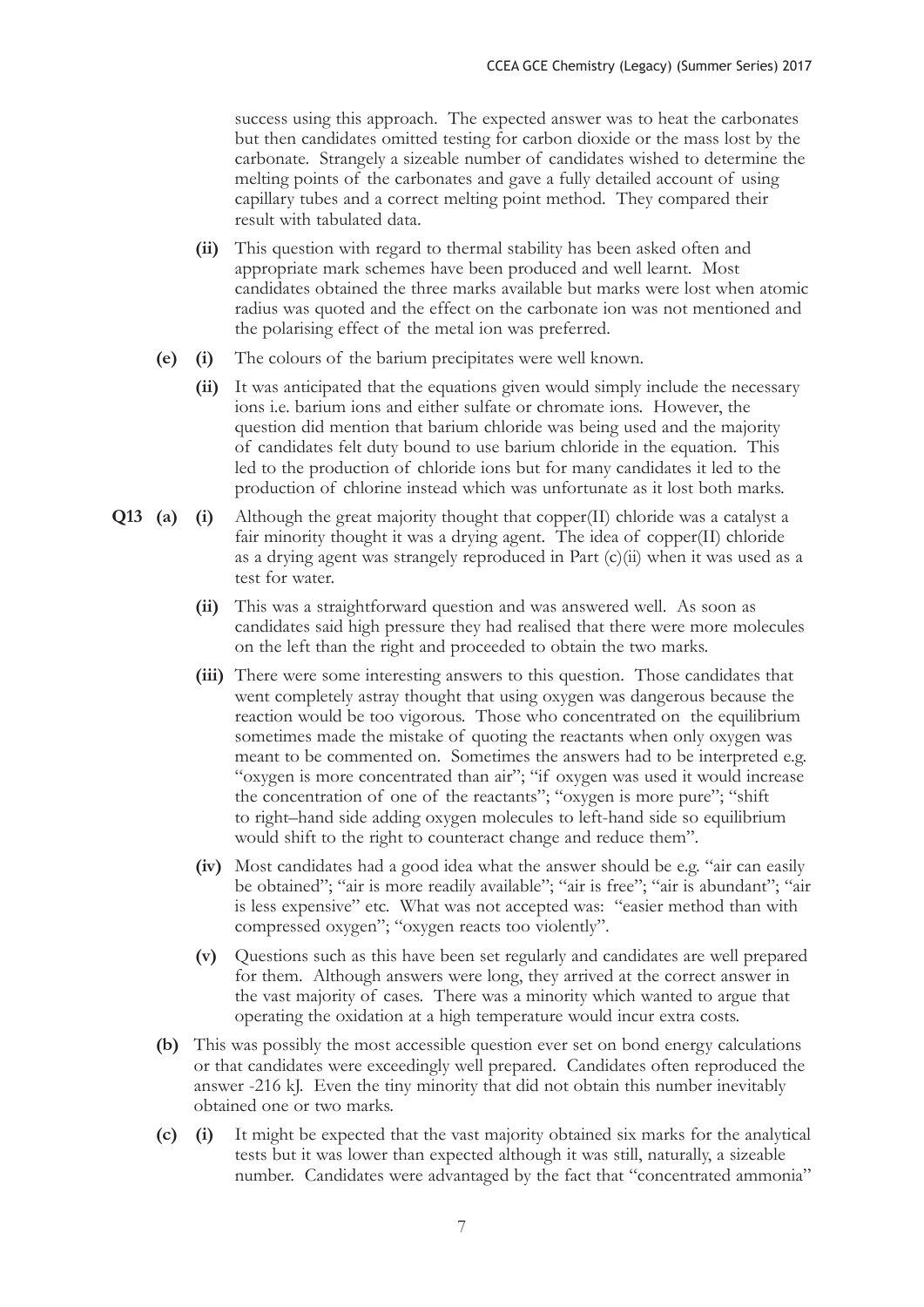was accepted. This was accepted to fit in with other papers this year which had accepted this nomenclature. However, a strict procedure with regard to "solutions" will be exacted in the future. The documents in support of the specification should be studied with care because they will be used with regard to marking but the specification is the ultimate guide.

 The errors made in this question were as expected. It was usually omissions which cost marks such as not stating that the indicator paper was damp Sometimes it was extras such as misty with the test for hydrogen chloride. The use of silver nitrate as a test for chlorine was rare but was seen.

- **(ii)** When this question was set it was realised that few candidates would realise that it was necessary to condense the water in order to test the water by physical or chemical methods to prove that it was indeed water. Only a handful of candidates did this. However, it was decided to allow candidates to test for water despite not converting the gas to water. As mentioned earlier it was completely surprising that so many candidates used copper(II) chloride as a test for water and stated that it would turn from white to blue. Many candidates used UI which was not accepted.
- **(d) (i)** The structure of 1,2-dichloroethane was well deduced by virtually every candidate. One structure was seen with two chlorine atoms on the same carbon.
	- **(ii)** There was a dispute with thermal cracking with a question on a previous paper in a different context. In this case the context was clear. Yet far too many candidates wished to say that it was the cracking of a hydrocarbon or as an alternative the cracking of a long chain hydrocarbon. As a consequence the question discriminated and many candidates only obtained one mark for "heat".
	- **(iii)** There were very few errors in drawing the structure of polyvinylchloride. The usual error made was to place a number 3 or the letter n outside the square brackets (which were not needed).
- **Q14 (a)** A wide variety of answers were provided for the systematic name of octenol. There were two parts to the name i.e. the double bond and the alcohol together with the fact that it had eight carbon atoms. It was possible to give a mark for each part . Hence if candidates had given a name such as 3-hydroxyoctene it was awarded one mark because the location of the double bond was not given.
	- **(b)** This was a new question which was answered well by candidates. The general formulae of alkenes and alcohols were well known and the general formula for the alkenol was correctly deduced by the majority of candidates.
	- **(c)** Virtually all candidates correctly deduced that the octanol had no E/Z isomers but many failed to correctly explain why there were no isomers e.g. "it doesn't because it has two hydrogens bonded to the same carbon. It was important to state that the hydrogens were bonded to carbon atoms of a double bond. Sometimes general answers were given and the term group was introduced which clouded the issue when the groups were actually hydrogen atoms.
	- **(d) (i)** The reactions of octenol were well known. It was unfortunate that candidates insisted on putting brackets round the chlorine atom. This was penalised once but brought the mark down from three to two.
		- **(ii)** It was thought that this question would prove to be very difficult for candidates. It was not easy but the number of successful candidates was far greater than expected. A few candidates misinterpreted the question and there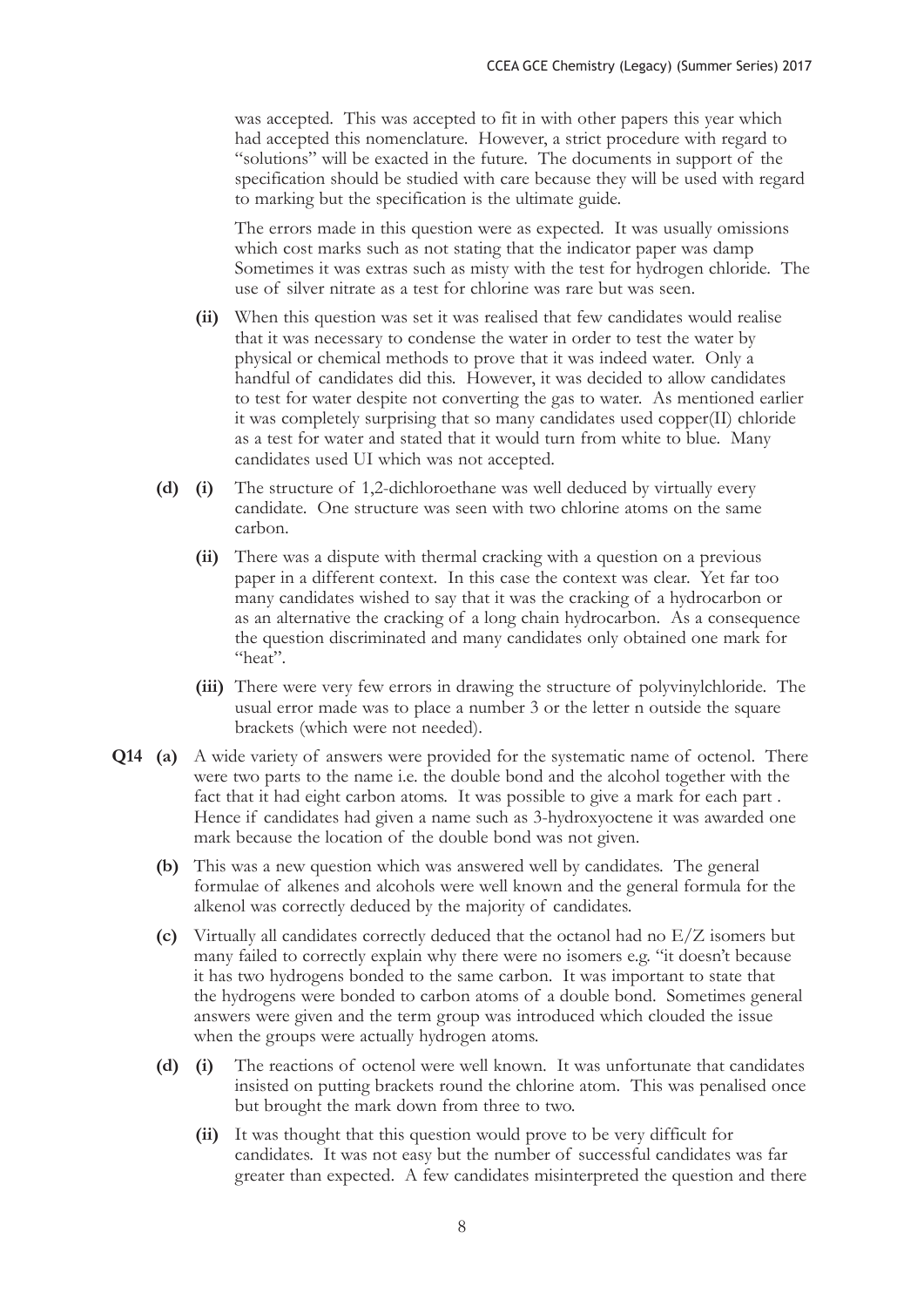was a sprinkling of water molecules and even hydrogen molecules. Some other candidates constructed different variations of the carbon chain. The question proved to be highly discriminating with marks from zero to three being obtained.

- **(e) (i)** Although potassium dichromate was well known the most common mistake was to miss out the word acidified and the mark was lost in a one mark question.
	- **(ii)** Although the majority of candidates obtained the correct answer of a ketone there were many answers that simply removed a hydrogen atom and created an aldehyde. Other candidates had problems balancing the number of oxygen atoms in the equation and used 2[O] on the LHS or they left out the water molecule on the RHS. Those candidates who substituted molecular formulae for structural formulae had a problem if one of the formulae was incorrect which meant both marks were lost. This was frequently the case.
	- **(iii)** Distillation or fractional distillation was the most popular answer although there were many answers which used a separating funnel.
- **(f)** Bromine water was well known in the chemical test for the presence of C=C double bonds. The major problem was that candidates did not shake the mixture. This has been part of mark schemes from previous papers. There were candidates that wished to bubble octenol through the bromine water or even bubble bromine through the octenol.

### **Assessment Unit AS 3 Internal Assessment**

#### Booklet A

The paper appeared to be very straightforward with the vast majority of candidates able to attempt all questions and score highly. Centres are clearly very familiar with the format and so the vast majority of candidates attained high marks.

- **Q1 (a)** As in previous examinations this question was extremely well answered with many candidates gaining full marks. Marks were lost as follows:
	- failure to calculate the average titre;
	- failure to include units for the average titre;
	- failure to record all readings on the table to at least one decimal place;
	- units missing from the table; and
	- rough reading not greater than the accurate readings.
	- **(b)** This part was correctly answered by almost all candidates.
- **Q2** This question was also well answered with most candidates scoring highly. As in previous years the observations were often concise, clearly making use of previous mark schemes.
	- **(a)** Test 1: Most candidates scored this mark, although the mark was not awarded for 'white powder'.

Test 2: Well answered with most candidates scoring full marks. As noted in previous reports, the observations that the 'white precipitate redissolves' upon addition of excess ammonia solution is not correct and so some candidates lost this mark.

Test 3: Well answered with almost all candidates correctly identifying the flame colour.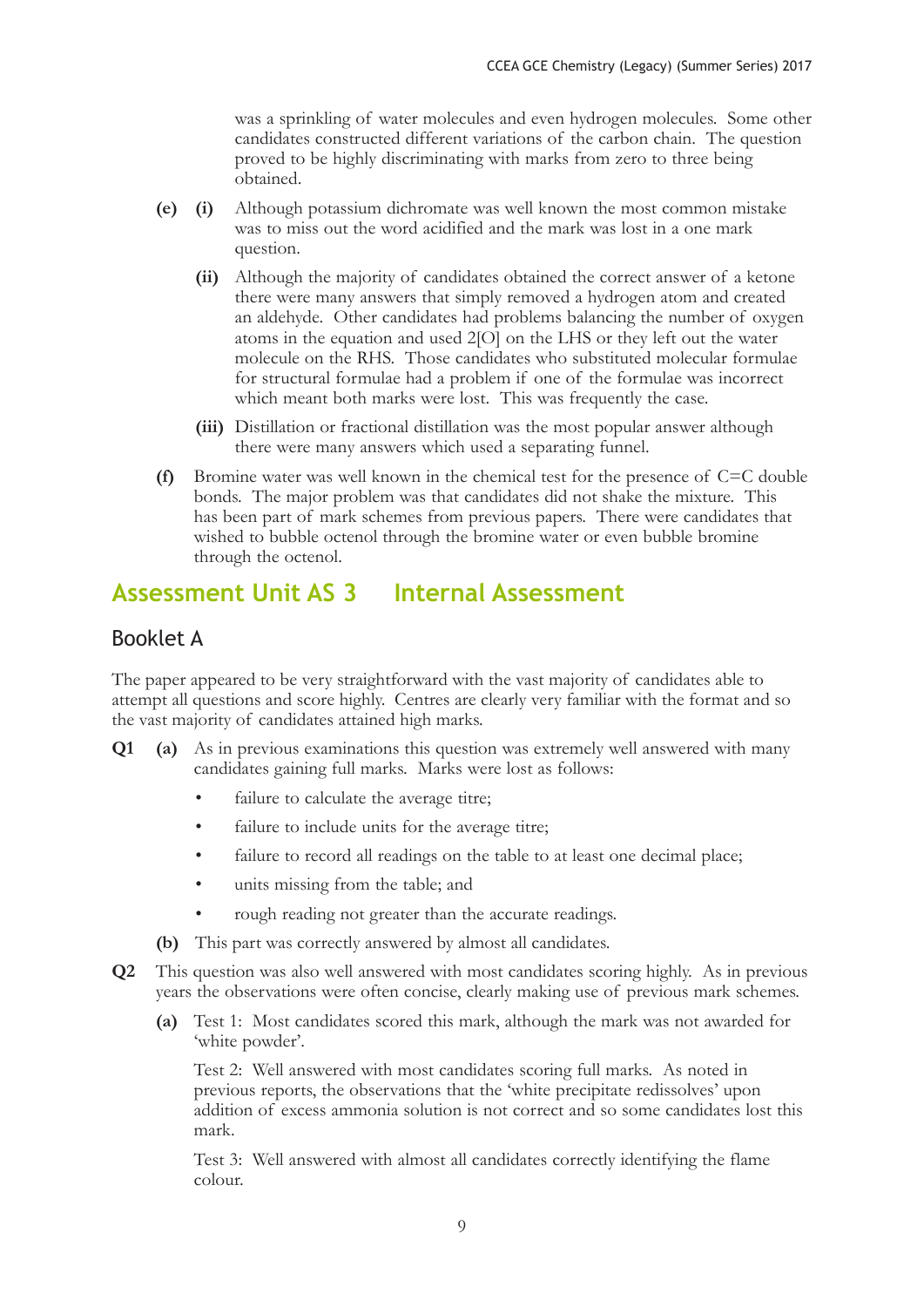**(b)** Test 1: Well answered with few errors.

Test 2: Well answered. The main error, once again, was that the 'blue precipitate redissolves'.

**(c)** Well answered with few errors. Some candidates noted a colour change of orange to brown and only scored one mark out of the possible two.

#### Booklet B

Booklet B proved to be more discriminatory than Booklet A, as with previous years.

- **Q1 (a)** Well answered by most candidates. Some candidates average all titres, including the rough value and so lost the mark. Other errors were not including the unit or stating 20 cm<sup>3</sup>.
	- **(b)** Most candidates correctly identified the indicator and associated colour change. A small number stated phenolphthalein but were credited with a correct colour change if it was given.
	- **(c)** The equation was well answered by candidates.
	- **(d)** The structured calculation was well answered by most candidates; few problems were noted. The most common error was not including the appropriate unit for mass of sodium carbonate or mass of water.
	- **(e)** A surprising number of candidates did not score this mark. Some simply stated that the sample should be heated, without reference to obtaining constant mass. Others gave a more detailed explanation and were often penalised for incorrect chemistry.
- **Q2 (a)** This part proved to be discriminatory, although most candidates correctly identified the two salts.

Test 1: Well answered, although a significant number of candidates did not score the mark as they did not refer to the presence of an ion/compound. 'Does not contain a transition metal' was the most common error.

Test 2: Well answered by candidates.

Test 3: Generally well answered. 'Iodine ion' was the most common error. A number of candidates listed several sulfur-containing compounds and did not score the second mark as a result.

Test 4: Well answered by candidiates.

Test 5: This part was not well answered. A significant number of candidates did not give an observation. In other cases, it was clear that the chemistry was not understood.

**(b)** Test 1: Well answered.

Test 2: A significant number of candidates did not score full marks. Listing caused many candidates to lose marks. It should be noted that litmus paper turning red simply indicates the presence of an acidic gas and not specifically hydrogen chloride.

Test 3: Well answered, with most candidates suggesting a correct structure in Part  $(ii).$ 

- **Q3 (a)** This question proved to be much more problematic than anticipated. The introduction to the question stated that the reaction was endothermic, however most candidates answered this part assuming the reaction was exothermic. Candidates should be encouraged to fully read all question parts.
	- **(b)** The error in Part (a) was carried forward to this part which resulted in more candidates scoring this mark than the previous mark.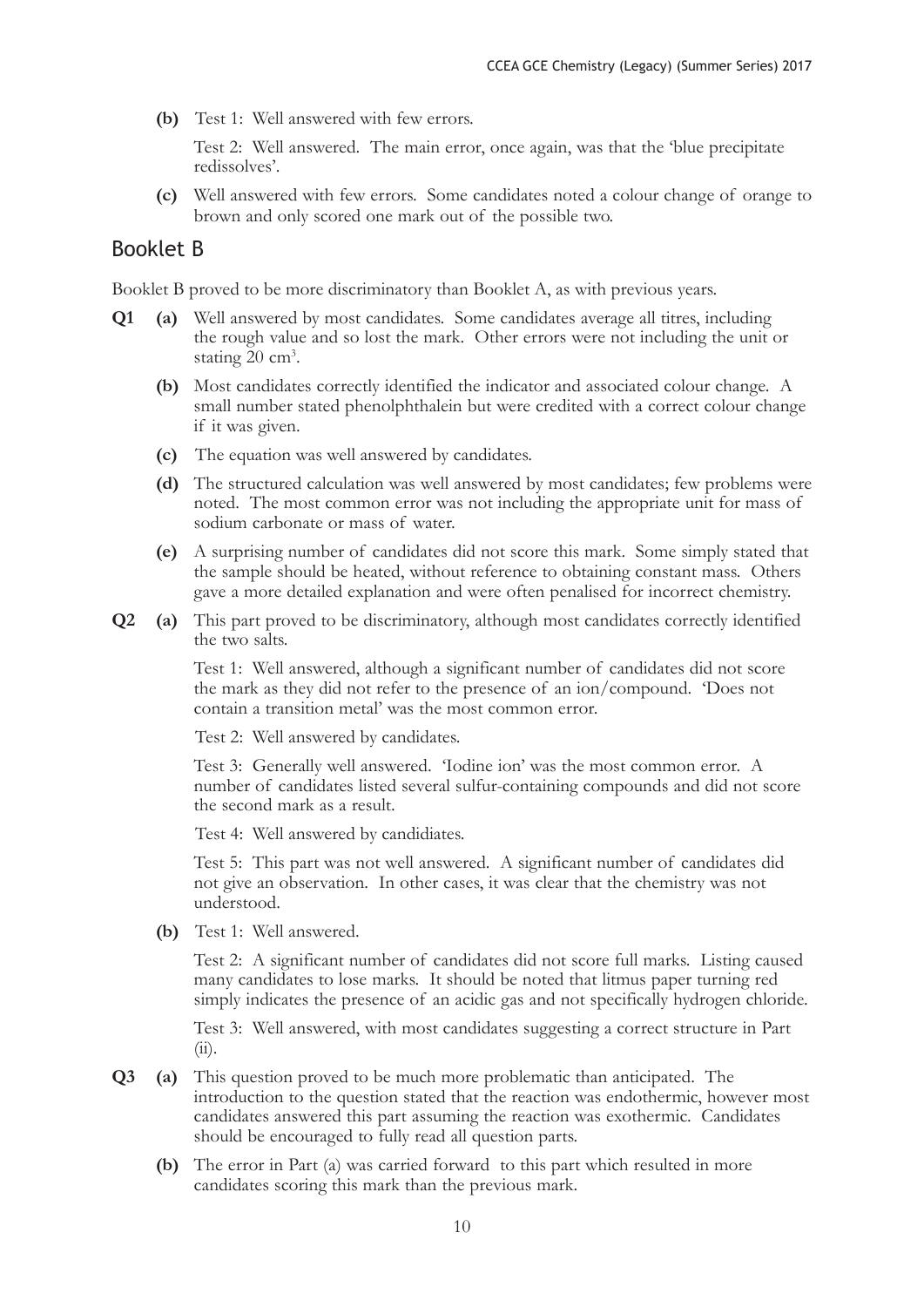- **(c)** Almost all candidates only score scored two marks in this part. The volume of sulfuric acid is given to one decimal place and so a measuring cylinder was incorrect. Very few candidates identified the correct piece of apparatus.
- **(d)** Well answered by most candidates.
- **(e)** Well answered by most candidates.
- **(f)** This part was well answered by most candidates; the procedure was well known. The most common error was referring to the highest temperature obtained. A large number of responses did not include a reference to stirring the mixture.
- **(g)** As with Question 1, the calculation was well answered by most candidates. The most common error was adding the temperature change to the initial temperature, rather than subtracting this value.
- **(h)** Well answered by most candidates.
- **Q4 (a)** Part (i) was well answered by most candidates. The diagram in Part (ii) was very poorly attempted with very few scoring full marks, which was surprising. The main errors were missing labels, blockages in the apparatus and apparatus incorrectly labelled. In Part (iii), many candidates did not realise that the question asked for more than one precaution and so did not score the mark.
	- **(b)** This part was, surprisingly, poorly answered. The most common incorrect answer was '1-methylethanol'.
	- **(c)** Well answered by most candidates.
	- **(d)** Generally well attempted, although a significant number of candidates incorrectly made reference to the speed of the reaction or distribution of heat.
	- **(e)** Well answered by most candidates.
	- **(f)** A significant number of candidates assumed the organic layer was the upper layer, despite the question stating the opposite. Most candidates correctly stated that water should be added, although fewer scored the second mark as they did not appreciate the fact that the organic layer was more dense than the aqueous layer in this case.
	- **(g)** Well answered by most candidates.
	- **(h)** Despite being a straightforward percentage yield calculation, it was surprising how many candidates did not score full marks. Candidates often used the wrong RMMs or did not account for the yield given in the question. A significant number of candidates did not give a unit with their final answer and so lost a mark.

### **Assessment Unit A2 1 Periodic Trends and Further Organic, Physical and Inorganic Chemistry**

The paper was successful in giving all candidates an opportunity to answer at least some of the questions. It also discriminated between the more able candidates and the less able candidates. The mark scheme was easy to follow. The candidates appeared to have ample time to complete the paper.

Candidates should be aware that the support materials are for information and help and as such are used by the examining team when compiling the mark scheme. It is advisable that candidates should be fully cognisant of the content relevant to each module.

Candidates frequently fail to explain their answers clearly, resulting in a loss of marks which could be easily avoided.

When performing calculations candidates should be aware that correct rounding is essential and that the examiners can only mark what is on the page and not what is on the calculator.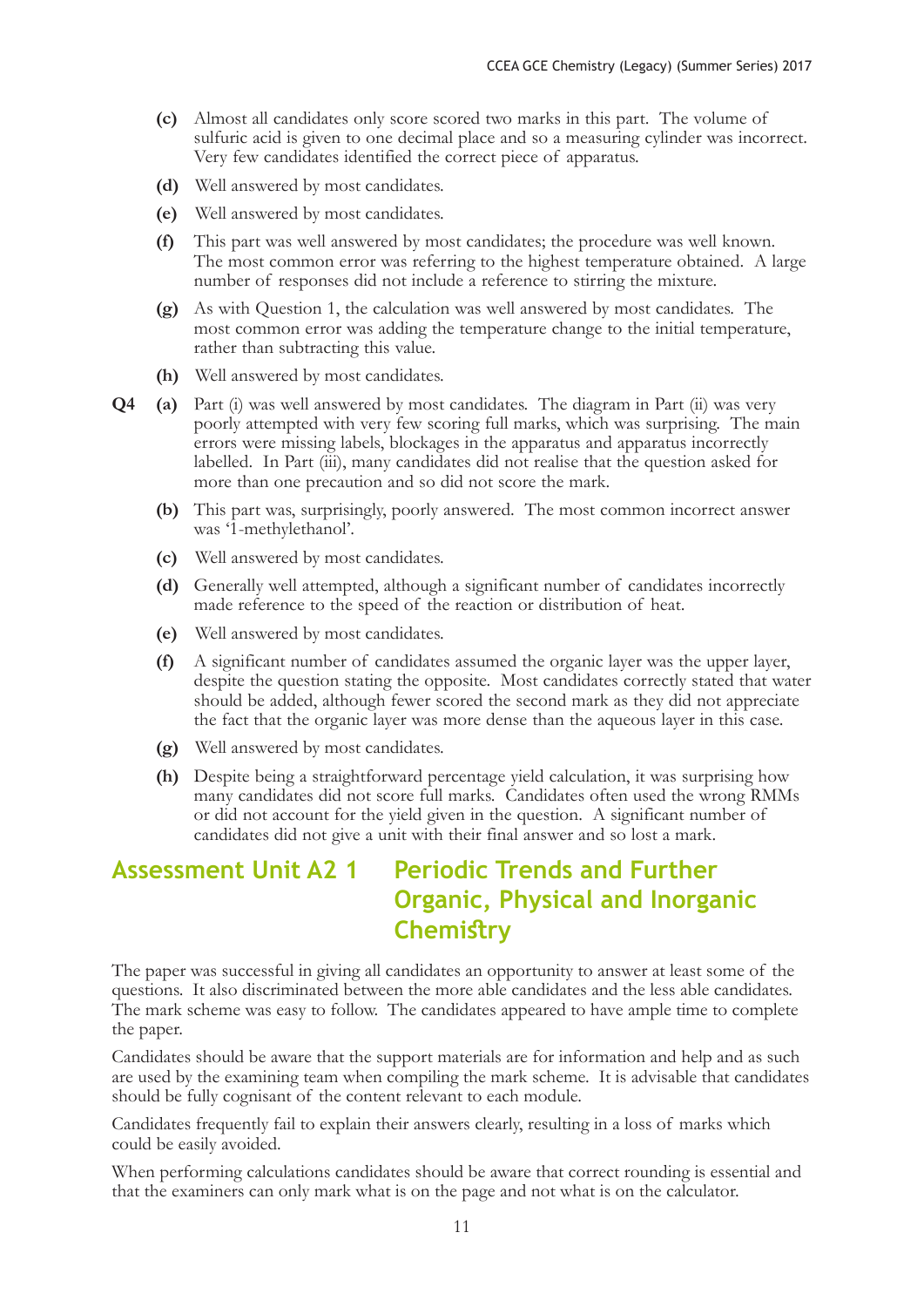- **Q11** (a) Most candidates gave the correct bonding but few did give covalent for  $AI_2O_3$ . The pH values were less well known and this was where marks were lost, minus one for each error.
	- **(b)** Performance in these equations was often erratic, with only the most able candidates getting them all correct.
		- **(i)** Disappointingly, a surprising number of the candidates did not know the formula of nitric acid.
		- **(ii)** This proved to be the most difficult of this group of equations, with only the most able candidates getting it correct.
		- **(iii)** This equation was reasonably well known, incorrect balancing was the most common error.
		- **(iv)** This was the best answered of these equations.
	- **(c) (i)** This was a basic definition from the support materials and a disappointing number of candidates lost at least one mark. The most common errors were: energy change, failure to mention an ionic compound and failure to mention gaseous when describing the ions. A large number of candidates also stated that the compound would form one mole of ions.
		- **(ii)** Candidates perform well in this type of calculation and the standard of answering was very high. The most common error was failure to divide by two, followed by the wrong sign.
- **Q12 (a) (i)** This equation was answered extremely well, with most candidates gaining both marks. The most common error was the use of  $H_2CO_3$ , which lost one mark.
	- **(ii)** Most candidates got the shift in the equilibrium correct, however some of the explanations were poor. Most candidates failed to recognise that the sodium hydroxide would neutralise the hydrochloric acid and if they did they explained the shift in terms of the water formed rather than the hydrochloric acid removed. This was accepted by the examiners.
	- **(b)** This was a discriminating calculation. The more able candidates gained full marks, weaker candidates got some marks for error carried forward and the correct units.
- **Q13 (a) (i)** The natural processes expected were those stated on the syllabus and this was generally what was given. Explanations were usually good and the questions well answered.
	- **(ii)** The examiners simply wanted the candidates to state that these gases absorbed infrared radiation. There was much confusion in the answers, resulting in marks being lost by the inclusion of incorrect information. Candidates frequently incorrectly stated that the gases reflect infrared radiation form the sun instead of remitting some of the infrared radiation absorbed after it had been reflected from the earth.
	- **(b)** Candidates needed to state that there is more methane in the atmosphere. This was often accompanied by detailed explanations as to why this is the case. This was unnecessary.
- **Q14 (a)** This was very well answered by all candidates.
	- **(b) (i)** This was well answered by most candidates. Weaker candidates failed to recognise that iron and hydrogen are both elements.
		- **(ii)** This was very well answered with most candidates gaining both marks. The most common errors were an incorrect sign or incorrect units.
		- **(iii)** This was also very well answered with most candidates gaining both marks. The main error was incorrect units.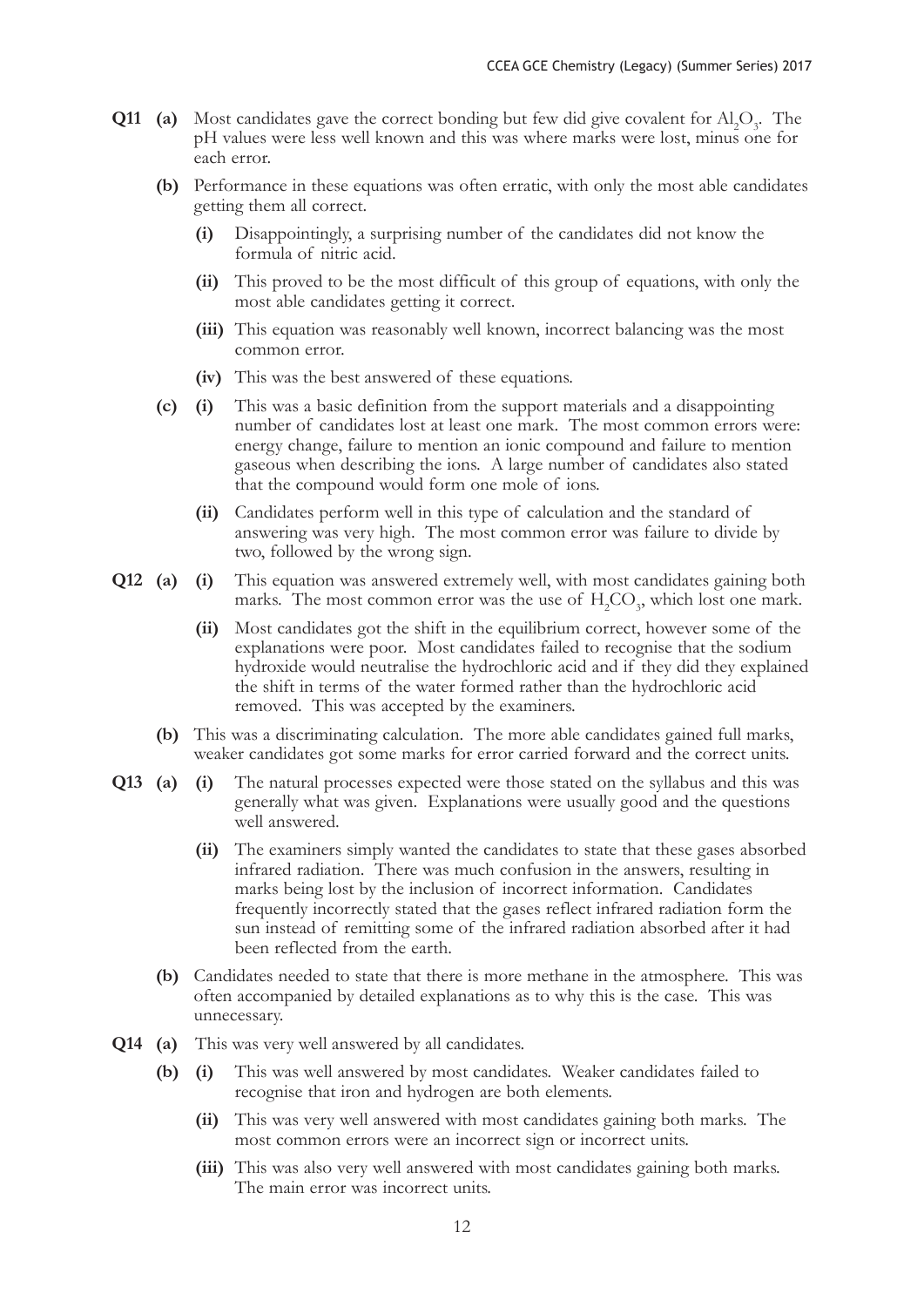- **(iv)** Again this was very well answered with most candidates gaining both marks. The use of error carried forward also allowed some candidates to gain both marks. The most common was the omission of units.
- **(v)** This was a good discriminator with only the most able candidates recognising the high activation energy.
- **Q15 (a) (i)** This was well known and very well answered by the most candidates.
	- **(ii)** This was also very well known with most candidates gaining both marks. The most common error was the omission of the word plane when referring to the polarised light.
	- **(iii)** Reasonably well answered by most candidates. Weaker candidates appeared to place a random circle on the diagram.
	- **(b) (i)** This was a difficult question and proved a good discriminator with the most able candidates getting the correct answer.
		- **(ii)** Most candidates gained both marks by carrying the error forward from the formula given. A small number of candidates multiplied by the RMM instead of dividing.
	- **(c) (i)** The examiners required a reference to the two carboxyl groups present and only a few candidates gave this answer.
		- **(ii)** Many candidates gained full marks for this calculation. Others gained some marks by carrying any errors forward.
- **Q16 (a) (i)** This structure was generally well drawn.
	- **(ii)** The correct answer was given by only the most able candidates. This was often blank or candidates attempted to give a systematic name. Only the correct spelling of salicylate was accepted.
	- **(iii)** This was not as well answered as the previous structure. The main errors were attaching the ethanoic acid to the carboxyl group or attaching  $CH_3CH_2CO$  to the OH group.
	- **(iv)** The better candidates recognised the use of ethanoyl chloride, although the spelling did prove problematic for some. Most candidates were able to give a satisfactory explanation for its use.
	- **(b)** Most candidates gained at least two or three marks and many gained full marks. Those who gained four marks generally failed to explain that the drying agent left the solution clear, colourless was often incorrectly used.

Quality of written communication: most candidates were able to gain both marks.

- **(c) (i)** This was generally correctly answered by most candidates. The most common error was the appearance of water as a product instead of hydrogen chloride.
	- **(ii)** This not as well answered as the previous equation. The most common errors were the reduction to the aldehyde or incorrect balancing.
- **Q17 (a)** Only the more able candidates gained both marks. Many candidates identified the van der Waals' forces but gave an incorrect explanation. RMM was often incorrectly stated as being greater for palmitic acid.
	- **(b) (i)** Most candidates did not mention the addition of hydrogen across a C=C and thus they lost the mark.
		- **(ii)** The catalyst was very well known, with few candidates giving the wrong answer.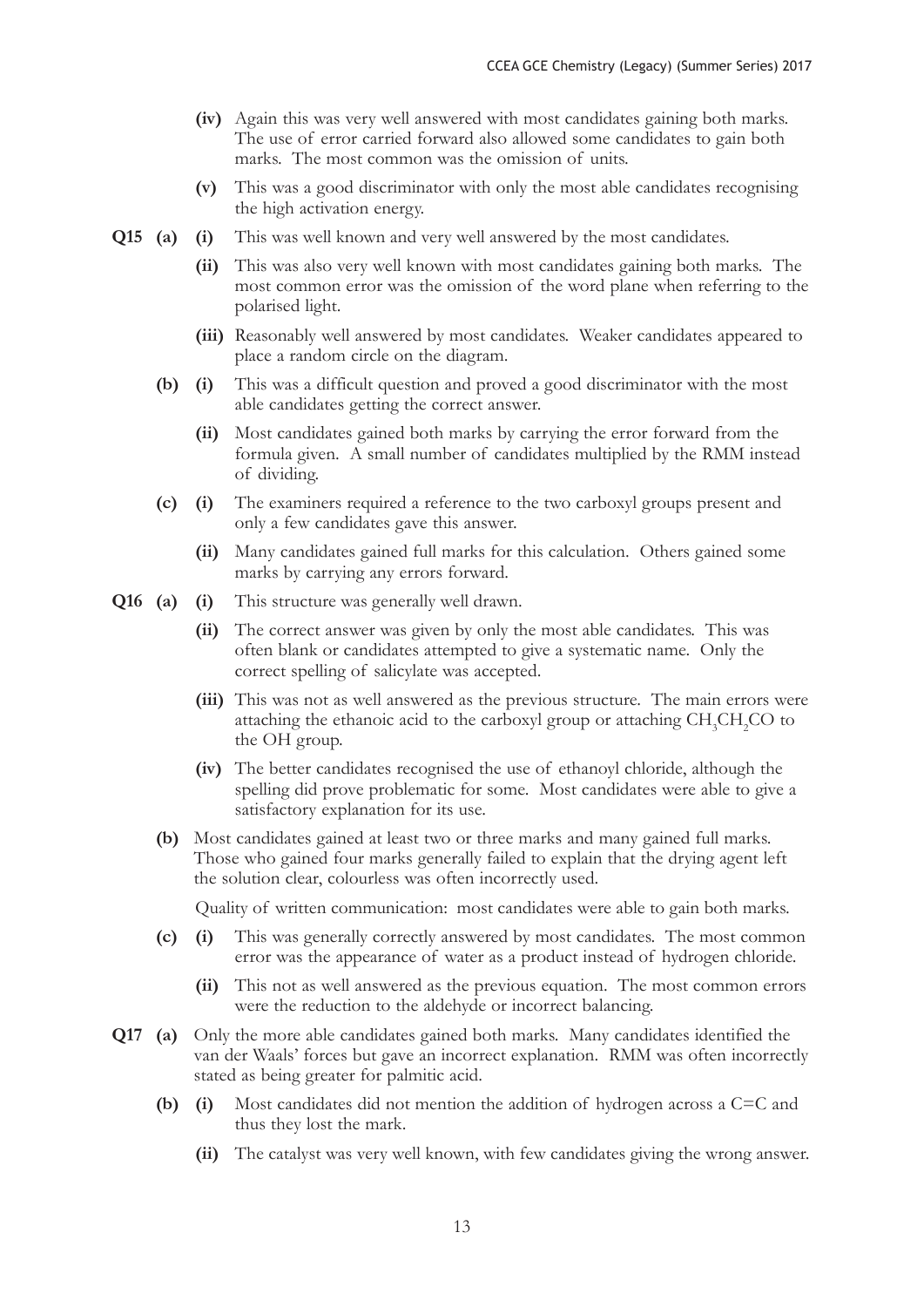- **(iii)** Most candidates gained full marks in this calculation. Those who did not gain full marks did gain marks by carrying errors forward. The most common error was not using six iodine molecules.
- **(c)** Most candidates gained at least one or two marks. The main error was mixing up LDLs and HDLs. Also some candidates mixed polyunsaturated and polysaturated fats.
- **Q18 (a) (i)** This was generally well known with the main response dilution followed by cooling.
	- **(ii)** The question specified an acid-base titration but candidates opted for the use of thiosulfate. Marks were generally gained for the correct use of the results. Most candidates gained one or two marks. Only the most able candidates gained full marks.
	- **(iii)** This was very well answered with few mistakes.
	- **(b) (i)** The rate equation was generally correct and any errors in the equation were carried through. The omission of charges was the main error.
		- **(ii)** Very few mistakes were made when the error was carried through.
		- **(iii)** The value of the rate constant was generally correct but the units proved difficult for most candidates with very few gaining the second mark.
	- **(c)** Two disadvantages were required and also some clarification as to why they were disadvantages. It was not enough to state eutrophication without mentioning run off nor was it enough to state more expensive without saying what it is more expensive than. Most candidates gained at least one mark.
- **Q19 (a)** The systematic name was poorly answered. Only a few of the most able candidates gained the mark.
	- **(b)** Most candidates recognised that this was related to hydrogen bonding, however some of the explanations were poor. Some candidates suggested the presence of -OH groups on the gluteraldehyde or that all the hydrogens on gluteraldehyde could hydrogen bond with the water.
	- **(c) (i)** This very well known with most candidates gaining the mark. The most common error was the use of brick red to describe the precipitate.
		- **(ii)** Not as well answered as the previous part, however the majority of the candidates did gain the mark. The most common error was the use of Cu or the formula of only one ion given.
	- **(d) (i)** Generally not well answered, with incorrect balancing was the main error. Other errors included the wrong alcohol.
		- **(ii)** Warm or heat was all that was required. Some candidates went on to incorrectly state refluxing. Most candidates gained the mark.
		- **(iii)** This colour change is rarely wrong and that continues as the case in this question.
	- **(e) (i)** This mechanism is very well known and was answered extremely well. The main error was the hydrogen ion missing followed by no charge on the cyanide ion.
		- **(ii)** This reaction is also well known and was generally well answered. The most common errors were no water as a product and hydrogens missing from the nitrogens of the 2, 4-DNP and the hydrazone formed.
		- **(iii)** Many candidates described how to carry out a melting point and then how to use it to identify the raspberry ketone. Most candidates gained the mark.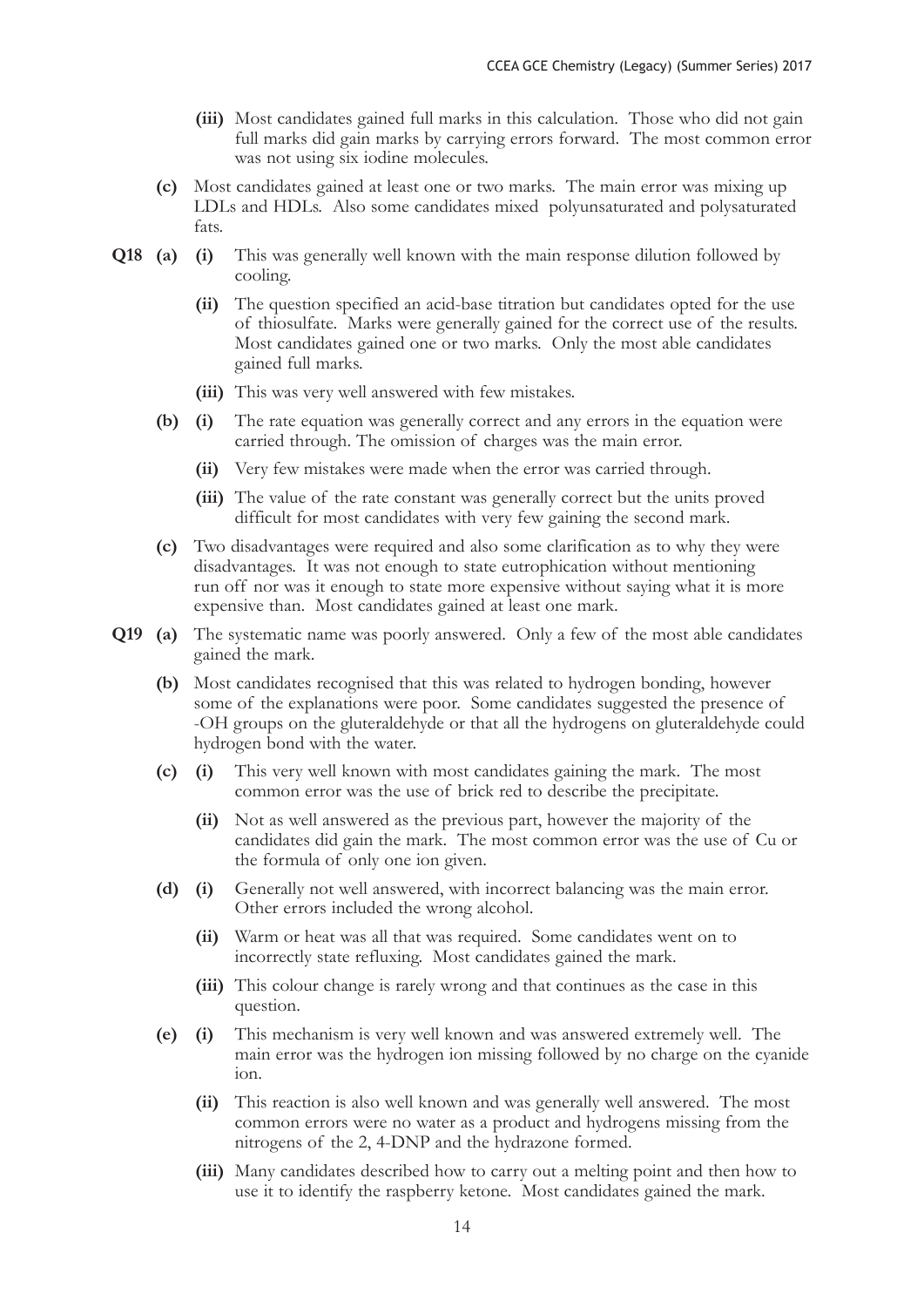### **Assessment Unit A2 2 Analytical, Transition Metals, Electrochemistry and Further Organic Chemistry**

As is usual with chemistry examinations the results of some questions were as anticipated and others were completely unexpected. The paper as a whole discriminated well and following the pattern of previous years one of the A2 papers usually proves to be more difficult than the other one. This year it was the A2 2 paper which had a mean mark considerably lower than the A2 1 paper. This paper contained some questions which had not been asked before and these, as usual, proved to be difficult to answer.

- **Q1-** The questions in Section A worked well. Question 3 proved to be the easiest question in
- **Q10** Section A. The most difficult question was Question 5. All of the questions in Section A performed well.
- **Q11** It was not initially expected that there would be such success with this question as questions requiring the filling of tables in previous years had not been successfully done. However, the response to this question was excellent but it was also discriminating. A sizeable number of candidates gained full marks. The colours of precipitates and solutions were correctly reproduced from the lists provided in the supplementary materials for the specification. Shades of colour were acceptable but had to be exact in the case of the copper compounds. The precipitate with nickel ions was occasionally described as green-blue which was incorrect. The colour of pink is often associated with cobalt compounds and this was one of the most frequent errors in completing the table. The other most frequent error was to state that no reaction took place with several of the reactions. The question was marked on the basis that each incorrect answer had a mark deducted from the total of eight.
- **Q12 (a)** It was not thought that this question would prove as difficult as it did for candidates. The most common error was to place two double bonds together which is not possible in a Kekulé structure. Often, the structure presented on the question paper was given. This was apparent if there was a vertical double bond on the bond joining the two six-membered rings. Incorrect structures showed 6 double bonds rather than the 5 double bonds needed. There were a number of structures that did not include bonds but gave p-orbitals or showed carbon and hydrogen atoms in the structure.
	- **(b) (i)** The problem with answers to this question was the fact that delocalisation features in more than one place in the specification. It occurs in describing the structure of metals but is also listed in the specification in Section 5.12.1 which defines delocalisation in arenes. Hence the definition which had to be accepted was: " π electrons, spread over several atoms". This could have been amended to include carbon atoms and the number could have been stated as 10.

 The usual definition of delocalisation for metals does not apply in this situation. The electrons are not free they are actually bonded within the structure. In marking the question it was appreciated that candidates might say many atoms or multiple atoms; such equivalent words were accepted.

(ii) The definition of a  $\pi$  bond is the overlap of p-orbitals but several times the orbitals were called shell or sub-shell. It was better simply to say overlap rather than linear overlap which was incorrect. Sideways overlap would have been accepted.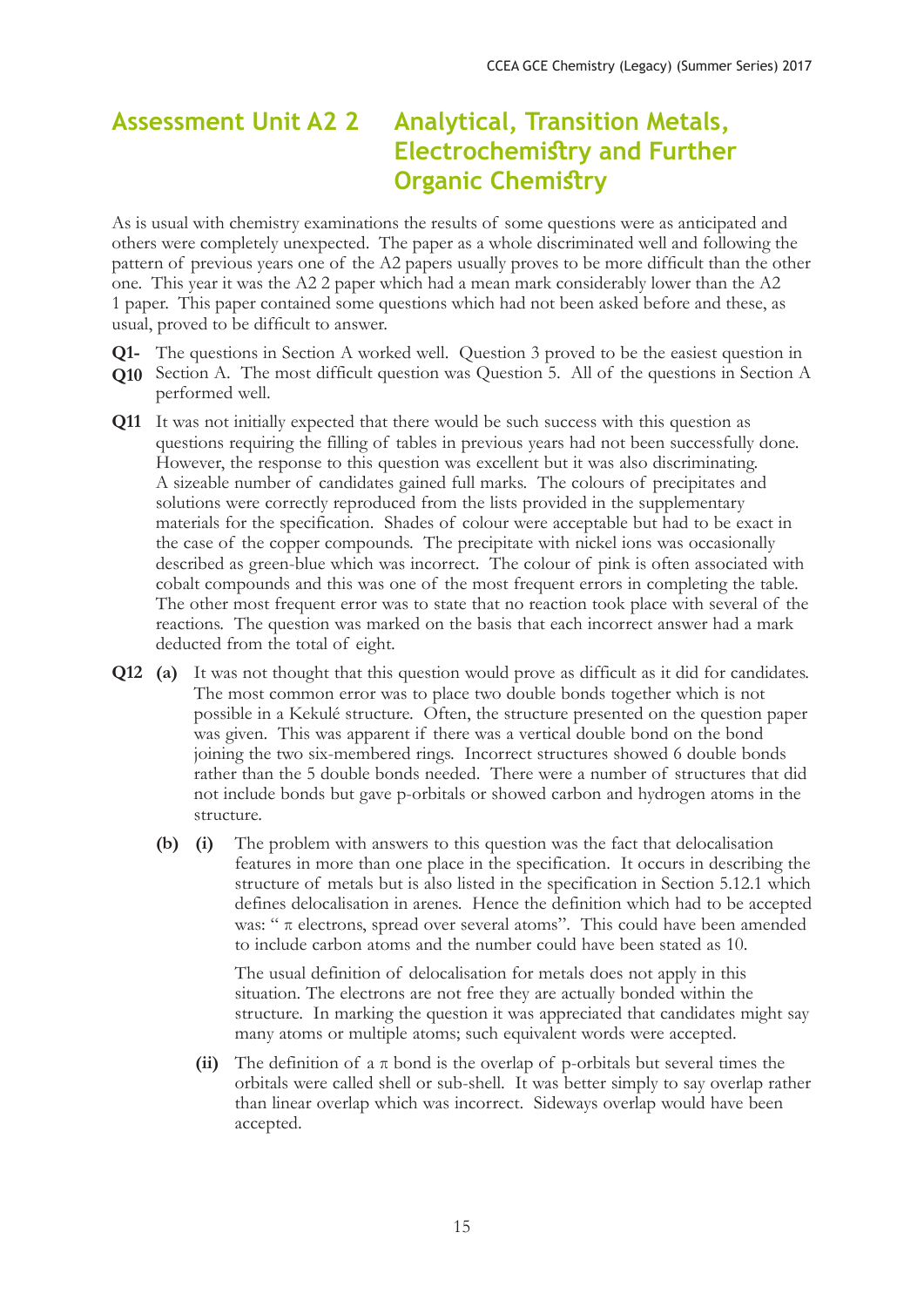- **(iii)** The reason for naphthalene being a solid and benzene a liquid was correctly given based on van der Waals' forces. Although delocalised electrons were accepted as simply being electrons there were many occasions when it was said that the extended delocalised electron system was the reason for the difference in properties. Sometimes the answer was very simplistic e.g. naphthalene has two delocalised rings of electrons and benzene has one or naphthalene has more double bonds. These answers were distractions from the essential argument of "more electrons". Another argument that strayed further from the correct answer was to say that naphthalene was a more stable molecule and had stronger bonds, not stating which bonds were being referred to.
- **(d) (i)** The structures of the two phthalic acids were well drawn and the vast majority obtained the two marks. The major error was to draw the carboxylic acid group the wrong way round so that the hydrogen was joined to the benzene ring. A handful of candidates reproduced the original phthalic acid which meant that the error could not be carried through.
	- **(ii)** Success in Part (i) led to success in Part (ii).
	- **(iii)** The structure of the polymer was correctly drawn by the majority of candidates although many candidates put brackets around the structure and the letter n outside. The brackets were acceptable but the letter n was not. Surprisingly, a sizeable number of candidates received no marks because they introduced nitrogen into the structure. The polymer structures had to be carefully examined because it is possible to draw four different structures all of which are correct depending whether the molecule is back to front. There were few errors involving too few oxygen atoms or too many.
- **(e) (i)** The structures of the two reactants which couple to give Orange 1 were well drawn. Many of the problems seen with drawing diazo structures in previous years were not seen this year. The charge on the diazonium ion was nearly always in the correct place and both the naphthol and the diazotised sulfanilic acid were correctly drawn. Sometimes the diazonium ion was drawn as the chloride salt which was acceptable.
	- **(ii)** The means of carrying out a diazotisation should be well known but was not. It was frequently confused with nitration and the conditions and reagents for nitration were given. The one fact that candidates usually knew was that the temperature must be kept low. There were not too many instances of using sodium nitrate rather than sodium nitrite. A frequent error was to add phenylamine rather than an amine or the sulfanilic acid.
	- **(iii)** The reason for compounds being coloured has fluctuated between three marks and four marks over the years. On this occasion a lot of information had to be provided in the third line of the mark scheme i.e. light energy raises electrons to higher energy levels which removes/absorbs (a) colour (from the light). Naturally there were occasional gaps and the mark was lost. Very often it was said that visible light was absorbed but only part of it was absorbed. There was use of the term "chromophore" but this term is long gone from the specification. Some candidates said that the molecule was very conjugated but the specification says extensively delocalised. Other words were used for extensively such as "high degree" and even "increased" and accepted. Inevitably, the argument of electrons being raised to higher energy levels and then falling down and giving out light was often seen.
- (iv) Although the sulfonic acid group was presented as  $-SO_3H$  the dash was usually missing in the answer provided but if it was correct the answer was accepted. The question proved to be quite discriminating and there were many incorrect formulae given such as  $\text{Na}_2\text{SO}_4$ ,  $\text{NaSO}_4$ , -ONa, and SOONa etc.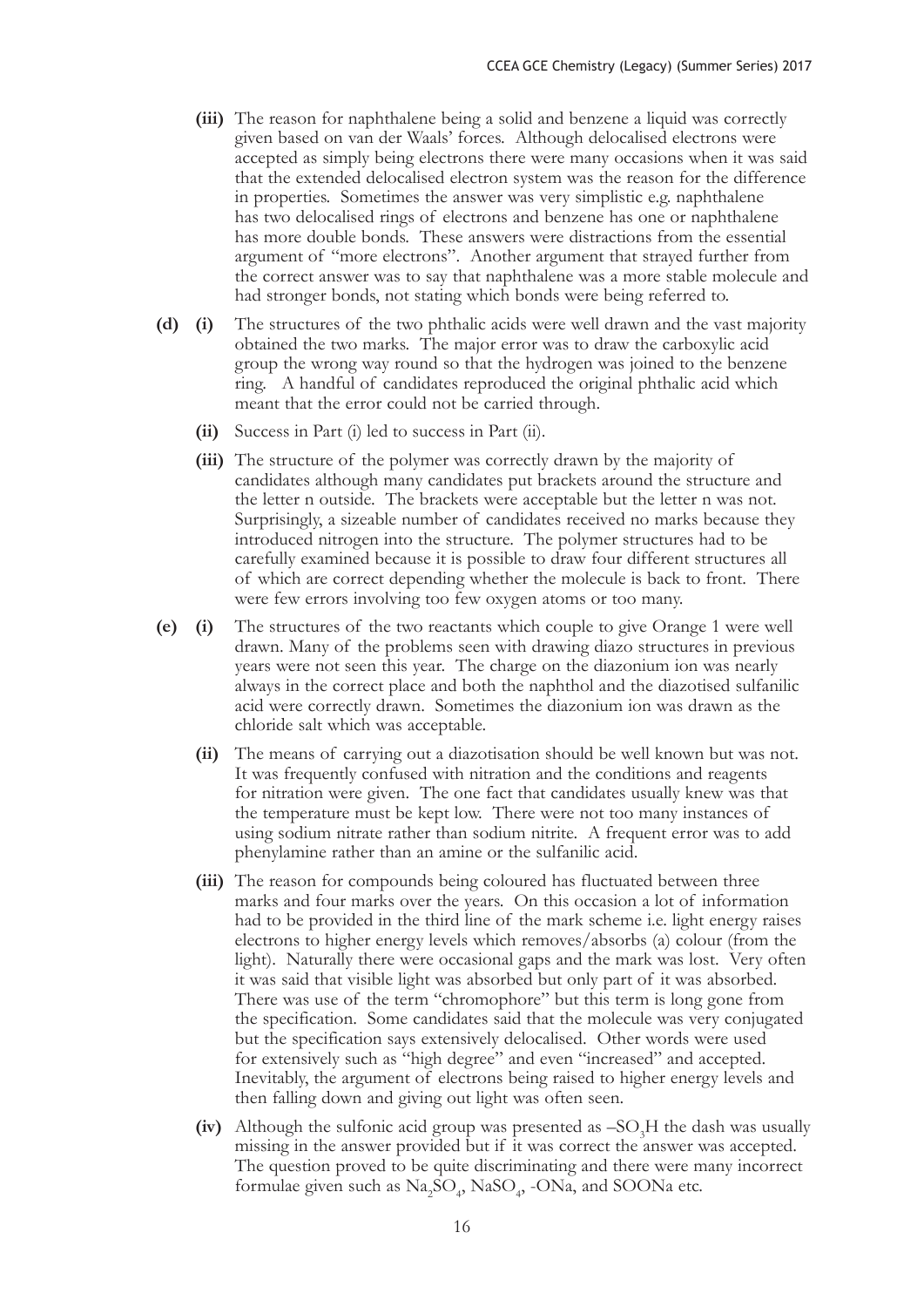- **(v)** The reason why the solubility of Orange 1 was increased as a sodium salt was not known. A very similar question was set last year and was completely misunderstood then. In this case it was a sodium salt but it was an ionic salt. It has been discussed in the past and it was discussed this year whether an ionic salt is polar or not. The conclusion again was that an ionic salt is not polar. Yet this was the most popular answer i.e. the salt is polar and so is water and like dissolves like. Also popular was the idea that hydrogen bonds could form between the ions and water. Although it was asked why the sodium salt was soluble most candidates focussed on the sodium ion and ignored the anion. Their answer was wrong but even a correct answer would have been disregarded if only one ion was commented on.
- **(f) (i)** The catalyst was well known as either iron or iron bromide or iron(III) bromide. Iron(III) tribromide was incorrect. Although aluminium and aluminium bromide were rarely seen they would work and were accepted. Formulae or words were accepted.
	- **(ii)** The specification mentions catalysed bromination and the question asked for catalysed bromination. Hence uncatalysed bromination was not accepted even if it was correctly drawn. There were problems whether equations for the use of the catalyst were accepted or whether the catalyst was incorporated into the flow scheme. Either method was accepted. Curly arrows were not expected and rarely seen. Problems were often seen if the opened ring with the positive charge was not facing where the bromine ion had been added. It was interesting to contemplate whether the carbon atom which was connected to the bromine atom should have full bonds, i.e. full lines drawn or should have dotted lines drawn. Both were accepted.
	- **(iii)** Whilst there are good reasons for the lack of reactivity of the benzene ring to bromination the reasons for the greater reactivity of ethene are not as clear. Benzene is unreactive because of the stability of the delocalised electron system. Candidates had difficulty in expressing their ideas fully and clearly. They might say "because of the delocalised electron system" but fail to mention the associated stability. There were many answers that referred to the "openness" of structures implying that the electrons in ethene were more exposed or open. This was difficult to accept because both structures are flat and the electrons are available for reaction. Although not entirely happy with the phrase "readily available" this is often used to explain the reactivity of ethene and was frequently used by candidates and was thus allowed. Some candidates said that "the benzene ring withdraws electrons so they are less available for reactions".
- **Q13 (a) (i)** Without exception, candidates gave starch as the indicator. Indeed, no other indicator was seen.
	- **(ii)** The addition of starch was continually given when the colour of the solution had gone yellow or straw yellow or straw colour or yellow straw colour. One answer said to add the starch when it was "strawed". Near to the end point was seen but was rare; at the end point was rarer still.
	- **(iii)** Success in Part (a) was continued with the change of colour from blue-black to colourless. Occasionally candidates fell foul of the colour rules and quoted blue/black rather than blue-black. The reverse of the colours was acceptable for one mark if they were correctly given. However, this was very rare the colours were so well known.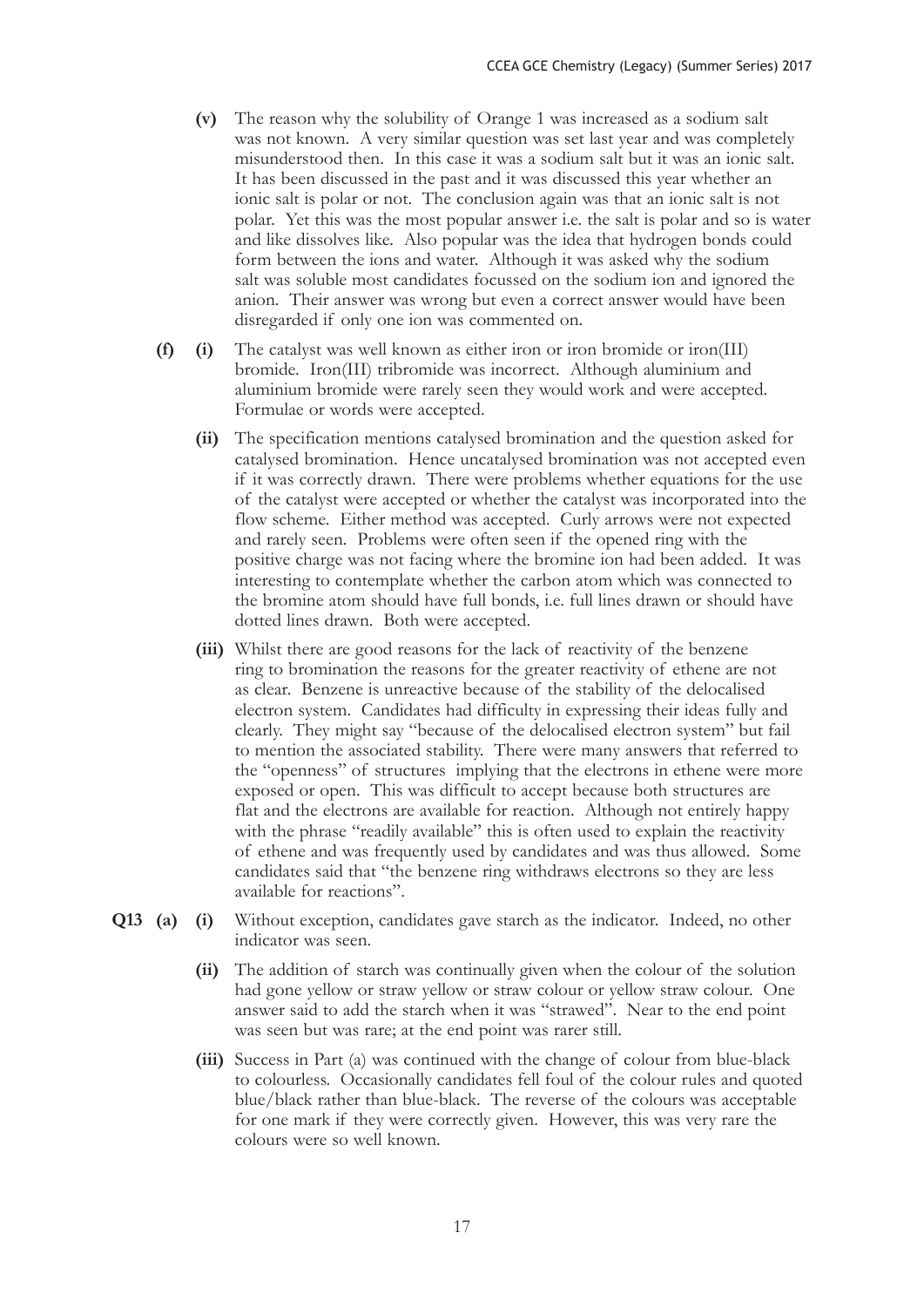- **(iv)** The calculation was very acceptable to nearly all candidates who managed to score some marks. There was a large number of candidates who managed to get the correct answer of 8.1 cm<sup>3</sup>.
- **(b)** This question was very problematic. There was one query to ask whether this was part of the specification. This was quite a legitimate question in view of what was said in the specification with regard to colorimetric methods. However, in previous years many questions have been set which deal with following reactions in kinetics. The major reaction which is studied in kinetics is the reaction of iodine with propanone. This is followed, without exception, using the change in colour associated with the decrease in concentration of iodine in aqueous solution. Last year there was a question which dealt with the determination of a formula using colorimetry. Unfortunately the vast majority of candidates treated this question in the same way i.e. they added orthotoluidine to solutions of chlorine in water and varied the concentrations of each chemical. They then went on to state that transmittance/absorption was measured and curves/straight lines were drawn to determine where there was a peak. In such circumstances the only mark that could usually be obtained was the selection of the appropriate filter. If the filter was stated it was usually stated as a blue filter and sometimes as violet. Even if the filter was stated to be appropriate it was accepted. Calibrating the colorimeter was not regarded as producing a calibration curve.
- **Q14 (a)** The question with regard to isomers was synoptic and extremely well known. All candidates knew that isomers had the same molecular formula and continued to explain that there were isomers because of different structures.
	- **(b) (i)** This question proved exceedingly difficult for candidates. The major problem was that they were led astray by the structure of trimethylamine. As printed on the examination paper it appeared as though the trimethylamine molecule was branched. Candidates failed to realise that the molecule was not planar and that it would appear, in three-dimensions as almost spherical. This led to answers such as "it is more branched so molecules can't make as much contact with each other decreasing the number of van der Waals' forces". Most candidates did not realise that propylamine formed hydrogen bonds and even fewer realised that trimethylamine would form dipole-dipole forces. Very few candidates obtained two marks and most obtained one mark.
		- **(ii)** Although the majority of candidates were lured into using fractional distillation to separate milligram quantities of a mixture of liquids a sizeable minority realised that a chromatographic method had to be used. Although GLC was the most popular other chromatographic methods were used and accepted. Two marks were available and once the chromatographic method had been chosen the second mark tended to be awarded virtually automatically e.g. for retention time or just stating that the compounds separated. It should be borne in mind that the compounds did not have to be obtained they just had to be separated. Although candidates might have used the term developing agent and used 1D or 2D chromatography none of these terms were essential and were not needed. Candidates appeared to be guessing at various methods and some initially wanted to dissolve the mixture in water and then distil.
	- **(c) (i)** The question asked for the formation of the salt of the amine and many candidates did not read this carefully enough and gave the formation of the amine plus hydrogen chloride and consequently lost a mark.
		- **(ii)** Nearly all candidates stated that sodium hydroxide should be used but only a small percentage of those gained the mark by saying that it should be sodium hydroxide solution. Heat was ignored and whether the sodium hydroxide was in excess or whether it was dilute or concentrated. These did not usually matter because solution was usually omitted.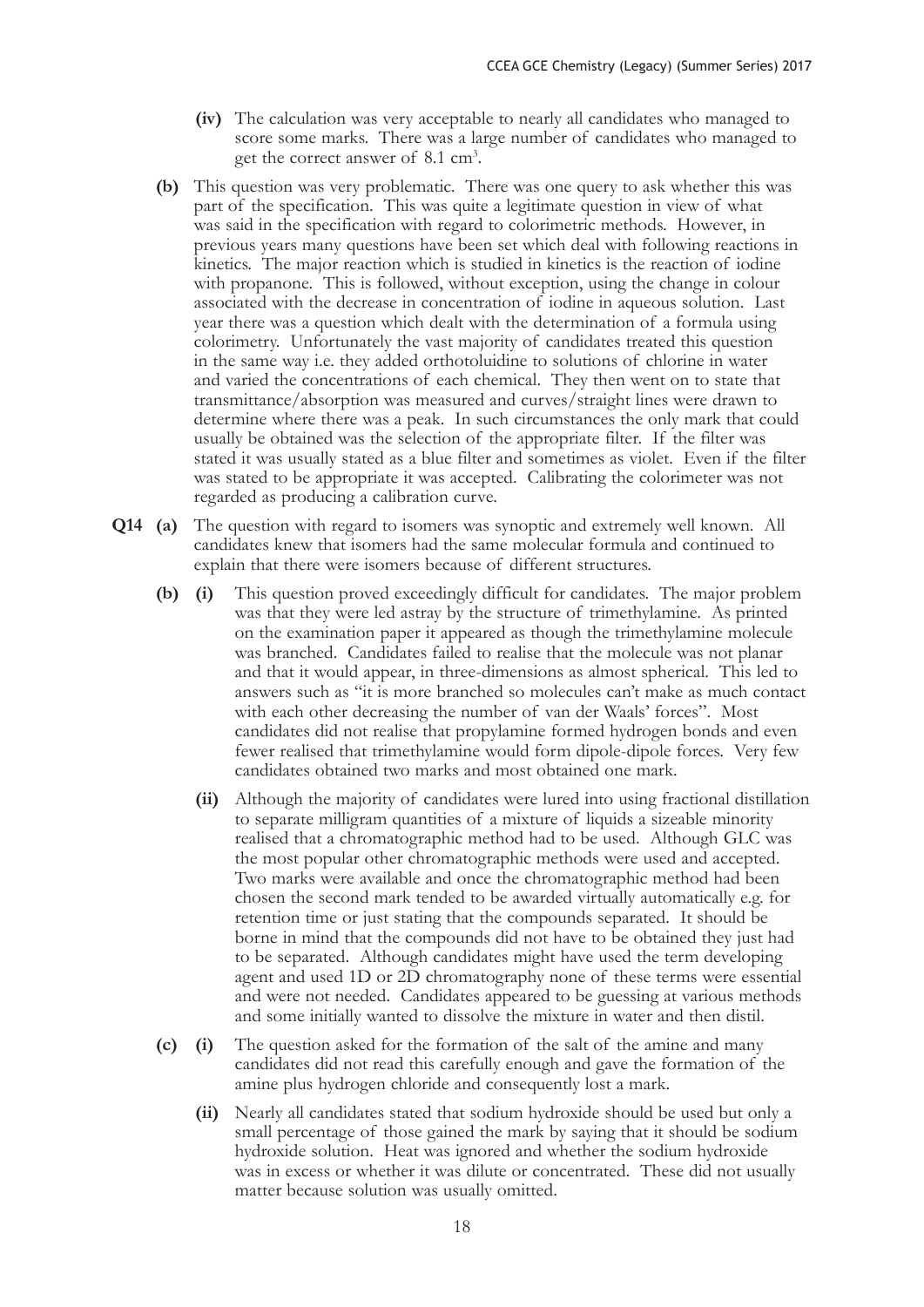- **(d)** The explanation for the classification of the amines into primary, secondary or tertiary amines was exceedingly well done. Both arguments were used i.e. whether the nitrogen was attached to one two or three carbons or whether the group was  $NH<sub>2</sub>$ , NH or N.
- **(e)** The systematic name for isopropylamine was given as 2-aminopropane for two marks but there were several alternatives accepted for one mark such as 1-methylethylamine, 1-methylethanamine, propan-2-amine and propane-2-amine. But, propyl-2-amine was not accepted.
- **(f)** Questions on mass spectrometry fragments have proved relatively simple in the past but this question posed problems for candidates. There were four possible ions which had an m/e ratio of 43 which could have been accepted as answers i.e.  $C_3H_7^+$ ,  $CH_3CH_2CH_2^+$ ,  $(CH_3)_2CH^+$  and  $CH_3CH_2N^+$  or  $C_2H_5N^+$ . It was agreed by examiners that although the ion containing nitrogen would be accepted the second mark could not be awarded because this ion is not produced from the amines. Candidates needed to state which amine the ion had possibly come from. If the general ion  $C_3H_7^+$  was stated then both the amines propylamine and isopropylamine needed to be mentioned which was not always the case. Similarly, candidates often mentioned both amines when  $CH_3CH_2CH_2^+$  was quoted.
- **(g) (i)** The specification quotes TMS and either TMS or its formula were accepted. However, many candidates wished to name TMS and were usually successful but there were names such as tetramethylsilurane seen. If both name and formula were given and one was wrong the mark was lost.
	- **(ii)** Candidates got themselves into difficulties if they tried to talk about carbon atoms next to carbon atoms which did not contain hydrogen. The great majority of candidates realised that the hydrogen atoms were chemically equivalent or in the same chemical environment.
	- **(iii)** Although integration curves are a dominate feature of nmr spectra and have occurred in all nmr spectra in all chemistry examinations this was the first time that candidates had to explain how to use integration curves to identify hydrogen atoms. Only a handful of candidates gave an acceptable answer. Very few indeed actually quoted the full integration curve ratio or any part of it. The integration curve gives ratios and it is wrong to quote an actual value of the curve as being equivalent to a certain number of hydrogen atoms.
	- **(iv)** Although nearly all candidates realised why the triplet and quartet were formed there were often problems with expressions which lost one or both marks. The mark scheme allowed fairly loose answers to succeed.
	- **(v)** It was expected that candidates would identify the amine relatively easily but around 90% of candidates being successful was lower than expected.
	- **(vi)** Although many questions have been asked with regard to the use of infrared spectroscopy there is still a problem with candidates supplying the correct answers. Despite many examiners reports which state what is expected correct answers are rarely seen as was the case with this examination. Quite simply all that candidates needed to have done was to obtain a spectrum of the real amine and compare it with a spectrum of the suspected amine. If the spectra are the same then the amines are the same. Candidates did not express their answers as simply as this. They wanted to compare the fingerprint regions which would have been acceptable if they had stated this simply and directly. Most of the time they wanted to compare "peaks" and their favourite "peak" naturally was that associated with an amino group. The only problem was that IR cannot distinguish between NH and NH<sub>2</sub> groups or rather that GCE chemistry candidates would not know how to distinguish between them. An alternative was to resort to data bases which would not resolve the problem.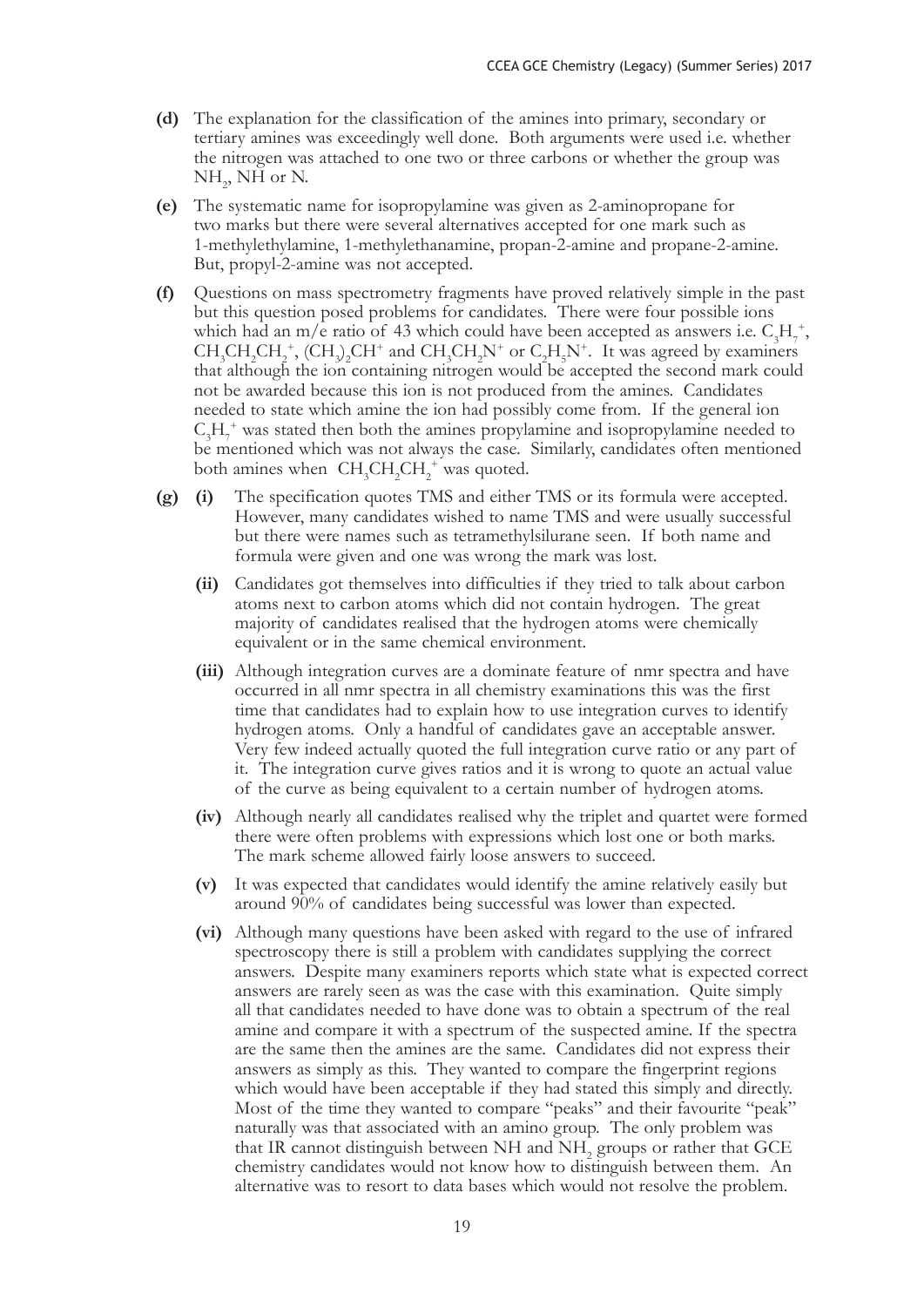- **Q15 (a)** The oxidation numbers were correctly deduced by virtually all candidates.
	- **(b) (i)** The iron was correctly described as Fe<sup>3+</sup> or iron(III). Very occasionally candidates stated that it was hexaaquairon(III).
		- **(ii)** Blood red was the answer and blood red was seen without exception. It was rarely described as a solution or as a solid both of which would have been accepted in this particular case.
		- **(iii)** The equation written had to be based upon the one mentioned in the specification which most candidates responded well to. However, there were often problems with missing out a water molecule on the right-hand side of the equation or missing out charges. Yet, there were too many equations given which were based on historic equations which are no longer accepted e.g.

$$
\text{Fe}^{3+} \quad + \quad 3\text{SCN} \quad \longrightarrow \quad \text{Fe(SCN)}_{3}
$$

- **(c) (i)** A very similar question to this one was set in previous years. The response was poor then and a similar response was seen this year. It would have been simpler if the original mark scheme had been adhered to which required candidates to refer to step 1 and step 2. However, so few candidates did this that the mark scheme had to be revised and what was substituted posed many problems in trying to accurately mark the responses. Candidates needed to indicate that rhodanase took part in the reaction and was regenerated. Of course this was extremely difficult to interpret without referring to steps 1 and 2. This meant that some extremely vague statements had to be carefully interpreted. With so many statements referring to the general properties of enzymes this was not easy. As a consequence it was rare to award two marks and only the better or the more eloquent candidates succeeded in this task.
	- **(ii)** The term "biological catalyst" is in the specification and was well known. For the few candidates that did not use this term they had to explain what biological was and what a catalyst was. Biological tended to be a protein and catalyst tended to lower activation energy.
	- **(iii)** Denatured was accepted as a term that needed no explanation. If this had not been so then many marks would have been lost although many candidates tended to give supporting evidence of denaturation with regard to structure. What was essential was the use of the term "active site" because this is mentioned in the specification. Care was needed with expressions such as the "substrate does not fit into the active site" it could have been either the substrate or the active site that was at fault.
	- **(iv)** There was wide variation in the success of candidates with the equations. The current rule of the examining team is that if any formula in an equation is incorrect then the mark(s) for that equation are forfeited. In this case it applied to both organic and inorganic formulae. As a consequence  $NaCO<sub>2</sub>$ and  $HNO<sub>3</sub>$  caused the loss of marks for the relevant equations. The question was technically not well phrased because the –SH group is actually part of the amino acid but there was no effect on candidates. Candidates had more success with the first equation although they had to be careful to balance it. The second equation had candidates writing nitro groups and amine groups in the resultant structure. Occasionally candidates had problems reproducing the original amino acid structure either adding hydrogens or leaving them out. The question proved to be quite discriminating.
	- **(v)** The –S-S- structure was well known either as a disulfide bridge or link or bond. Its function in maintaining the 3D structure of a protein was well known although there was a wide variety of ways seen of expressing this function.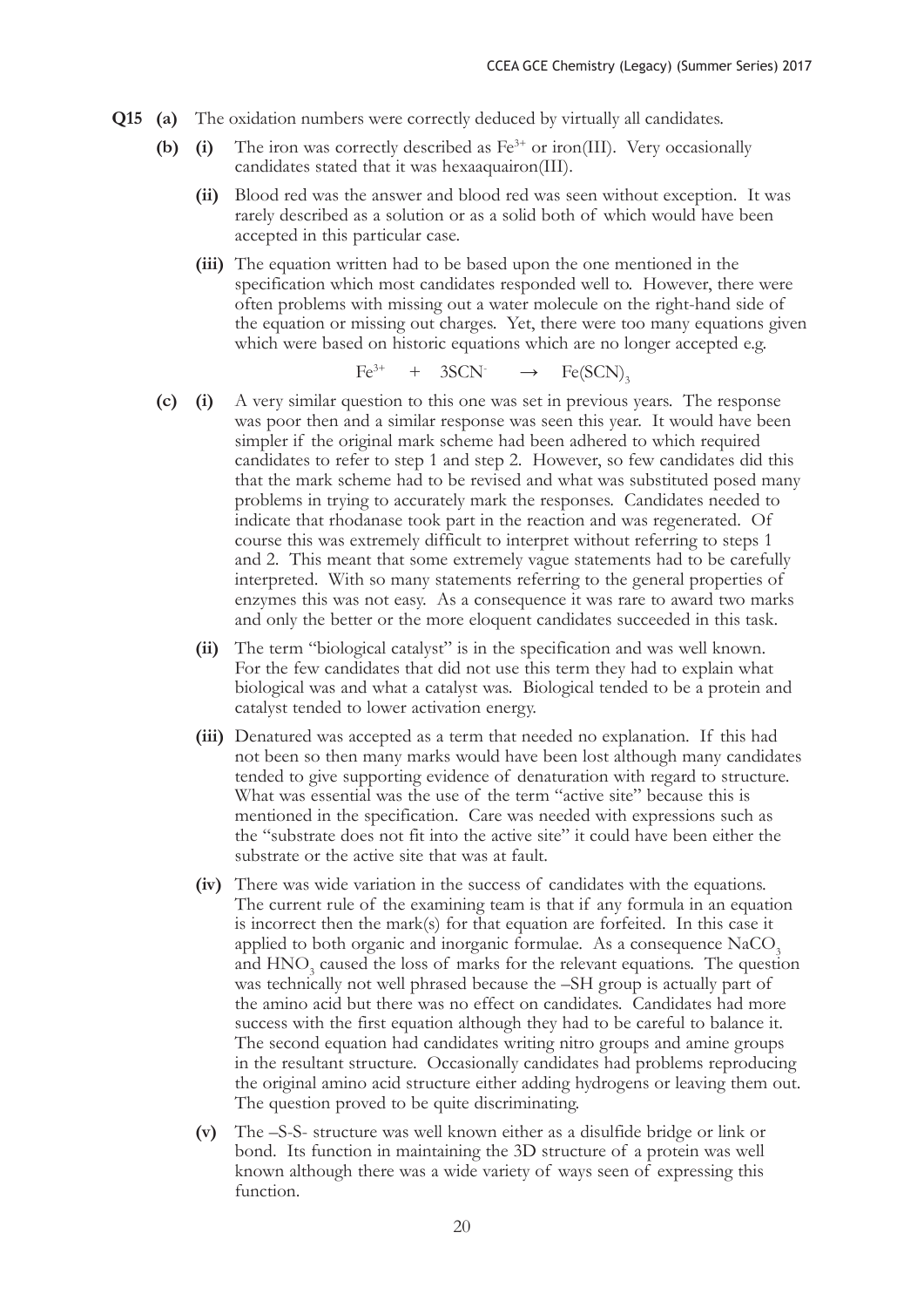- **(d) (i)** The term ligand was well known. Apart from the very rare use of complex ion no other answer was seen.
	- **(ii)** Although the shape of the complex ion was known to be octahedral it was very badly drawn. Examiners were looking for symmetry in drawing the structure and it was often lacking. There was no predominant use of the "dot and wedge" structure which often helps the interpretation of the structure written. In order to resolve this issue questions will be phrased in the future which insist on the use of dotted lines and wedges and answers which do not include the convention will not gain marks. Although it appears logical to accept the ligand as –CN the alternative of –NC was still acceptable although very few were written. Only a small minority of candidates stated that the cyanide ion was small which resulted in the complex forming the octahedral shape.
	- **(iii)** It was very sad to see so many candidates correctly deduce that the charge on the ion was "one" but predominately write it as  $+1$  rather than  $1+$  and lose the mark. The rule of the examination, which has frequently been stated, is that oxidation numbers are written as  $+X$  and charges are written as  $X^+$ .
	- **(iv)** It was thought that this question would prove to be extremely difficult but candidates adapted their answers very well. They realised that at least one of the structures was capable of forming one bond with a central metal ion and sometimes said both. A common error was to think that one of the structures could form two bonds and be bidentate. Having said this there were many answers where candidates could only guess, e.g. "they are optical isomers and can rotate the plane of polarised light as both isomers are nonsuperimposable"; "alters how many coordinate bonds it can form so it alters the shape of its complexes; " the different structures will alter the shape of the complexes and single, double and triple bonds will push electrons further apart, however triple bonds will push them furthest away from each other".

### **Assessment Unit A2 3 Internal Assessment**

#### Booklet A

The paper appeared to be very straightforward with the vast majority of candidates able to attempt all questions and score highly. Centres are clearly very familiar with the format and so the vast majority of candidates attained high marks.

- **Q1 (a)** As in previous examinations this question was extremely well answered with many candidates gaining full marks. A wide range of titre values were noted across centres. Marks were lost as follows:
	- failure to calculate the average titre;
	- failure to include units for the average titre;
	- failure to record all readings on the table to at least one decimal place;
	- units missing from the table; and
	- rough reading not greater than the accurate readings.
- **Q2** As expected, this question was well answered with most candidates scoring highly.
	- **(a)** Test 1: Most candidates scored the first mark, although 'green-blue' was stated by a number of candidates for the colour of the precipitate and this was not credited. Some candidates noted that "the precipitate does not redissolve" which did not score the mark.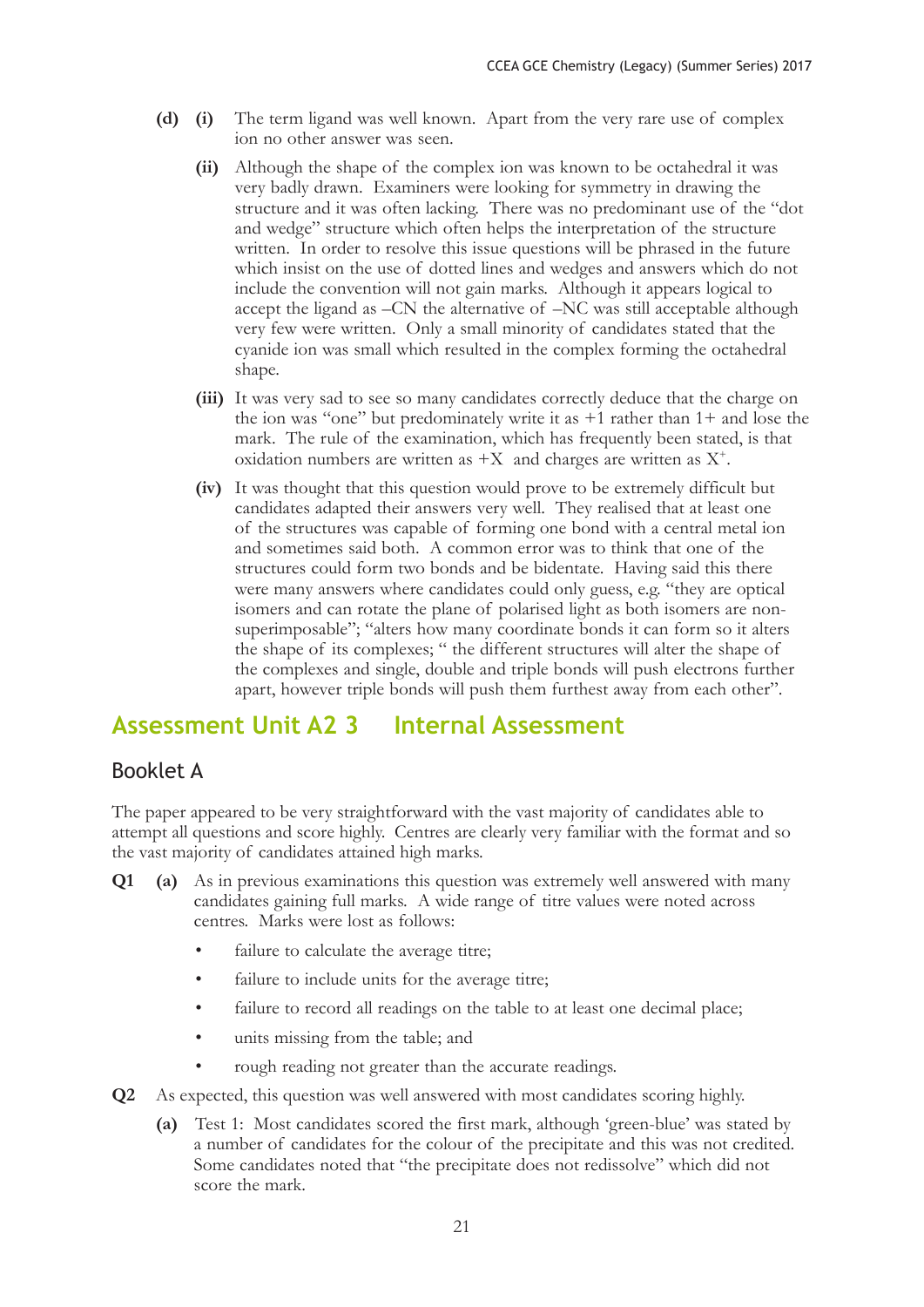Test 2: Well answered with few errors.

Test 3: Part (a) caused issues for some candidates and centres. The expected observation, purple to colourless, was noted by most candidates however the mark scheme was widened to allow for other acceptable final colours. A number of candidates made reference to two layers forming, suggesting the mixture was not mixed even though candidates were asked to shake the mixture. Parts (b) and (c) were well answered by most candidates.

**(b)** Test 1: Most candidates noted a temperature increase, although some candidates simply stated a temperature change. Almost all candidates listed a second, correct observation.

Test 2: The difference in temperature was less than that in Test 1 and it appears that some candidates did not shake or stir the mixture as in some cases the initial and final temperatures were the same. As with Test 1, almost all candidates listed a second, correct observation.

#### Booklet B

Booklet B proved to be more discriminatory than booklet A, as with previous years.

- **Q1 (a)** It was surprising how many candidates did not score full marks for the equation in Part (i). In many cases, candidates did not interpret oxidation states correctly and gave incorrect formulae for copper(II) nitrate and nitrogen(IV) oxide. Writing balanced symbol equations is a key skill in chemistry and it was disappointing that so many candidates had difficulty with the equation. Many candidates did not score the mark in Parts (ii) or (iii) as their answers were not specific. For example, the response "it is toxic" was seen several times as an answer in Part (ii). Almost most identified the need for gloves in Part (iii), a significant number of candidates did not explain why or simply stated that the acid was harmful.
	- **(b)** Part (i) caused the most difficulty for candidates in the paper. Whilst most correctly stated that hydrogen ions are removed, the majority of candidates did not explain that this allows the buffer solution to perform its basic role in this equilibrium – to maintain a constant pH. A large number of responses discussed the position of equilibrium which was not credited. In other cases, answers made reference to the hydroxide ion and this was penalised as it was not stated anywhere in the question that the buffer solution contained hydroxide ions. In Part (ii), the colour change was answered correctly by most candidates, however candidates had difficulty applying the knowledge that a solution of copper(II) ions is blue and did not score the second mark. Many interesting, but incorrect answers were given!
	- **(c)** The calculation was well answered by almost all candidates.
	- **(d)** There are two possible tests for copper(II) ions and both were accepted. A number of responses referred to addition of sodium hydroxide solution to form the precipitate, followed by addition of ammonia solution to form a deep blue solution. This scored full marks. In many cases, candidates did not indicate the sodium hydroxide was in solution and lost a mark. Some candidates described a flame test which scored no marks.
- **Q2 (a)** This part was generally well answered by candidates.

Test 1: Well answered, although some candidates simply stated the final outcome, for example, a brown precipitate and scored two marks.

Test 2: Well answered by candidates, although reference to the precipitate redissolving was once again seen and not credited.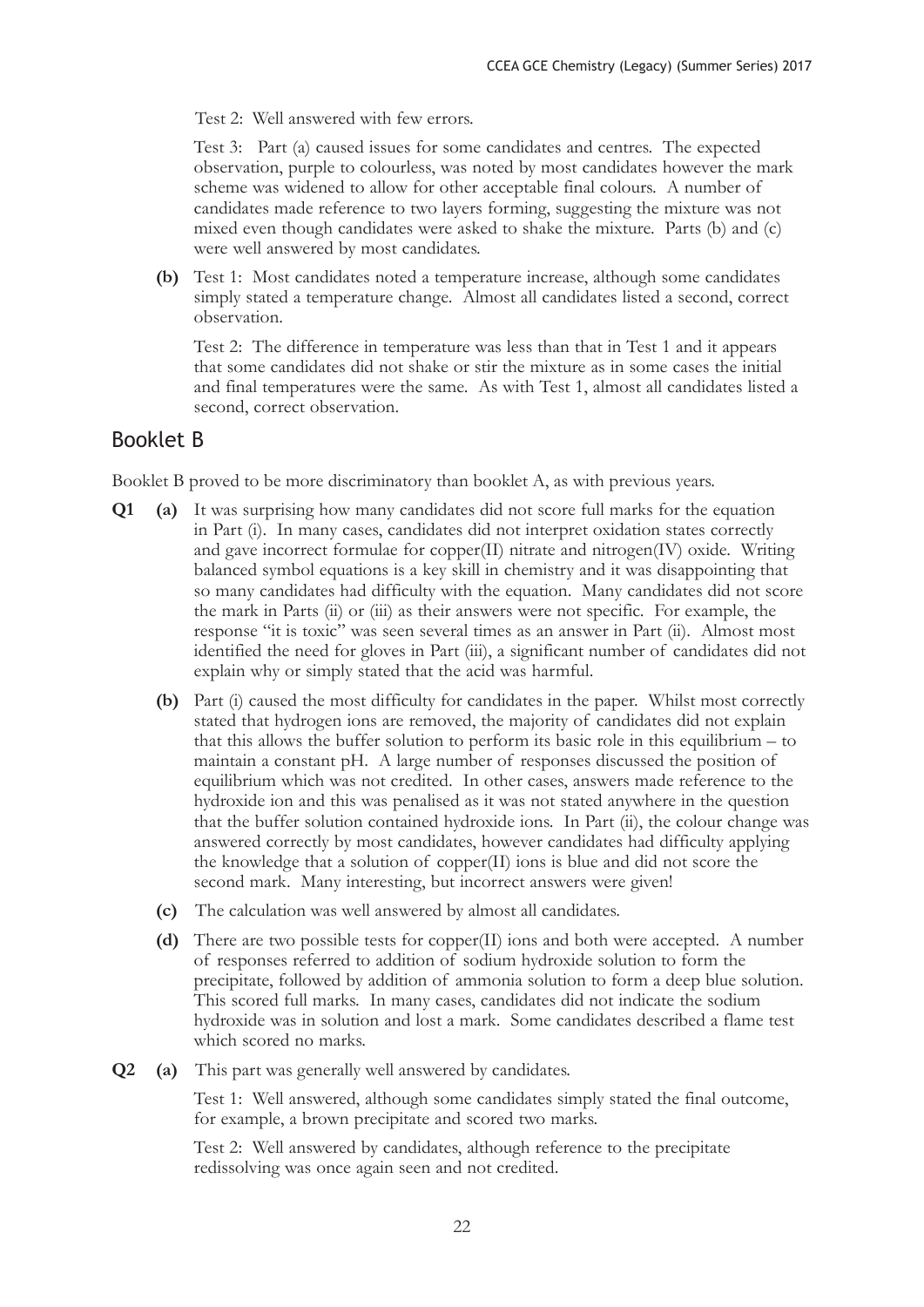Test 3: Generally well answered. Given the deduction indicated that the solid was hydrated, the mark was also given for "water" or "condensation".

**(b)** This part proved to be discriminatory.

Test 2: A number of correct deductions were credited, although in many cases candidates stated that glycine was present. This suggested that candidates did not read the introduction fully which stated that the unknown contained three carbon atoms. In other cases, candidates stated the "NH<sub>2</sub>" was present but were not awarded the mark as the bond from the nitrogen atom was missing.

Test 3: Generally well answered. In some cases candidates stated that "optical isomers were present". This was not credited as the stated observation would not be seen.

Test 4: Well answered, although some candidates stated that "COOH" was present. As with Test 2, this was not credited due to the missing bond.

Test 5: Well answered by most candidates. Given that Y was an amino acid, the answer "strong intermolecular forces" was credited.

 Most candidates answered Parts (ii) and (iii). The error was carried forward from Part (ii) to Part (iii). For example, some candidates stated that Y was a carboxylic acid. This was marked wrong, but if propanoic acid was drawn in Part (iii) this was credited.

- **Q3 (a)** A variety of answers were given in Part (i). There needed to be an indication that the reaction was occurring in the reaction vessel to score the mark and in some cases this was not explicit. Part (ii) was well answered, though some candidates did not indicate that the acids were concentrated and did not score the first mark. This question has been regularly asked in past examinations and it was surprising how many candidates needlessly lost a mark. Part (iii) posed no problems for candidates.
	- **(b)** Part (i) assessed basic knowledge and most candidates scored both marks. A significant number of candidates did not correctly answer Part (ii). Many answers made reference to a practical procedure such as distillation. This was disappointing given that formation of amines from their respective salts is A2 knowledge. The calculation in Part (iii) was well answered by most candidates. The most common errors were multiplying by the density in the final step rather that dividing, or using 11.6 g of phenylamine rather than 11.16 g as stated in the question.
	- **(c)** A straightforward recall question, however sodium nitrate was often seen in place of sodium nitrite.
	- **(d)** This was very discriminatory. Many candidates had difficulty with the equation in Part (i), giving incorrect products. The full equation, rather that the ionic equation, was often seen and was awarded one mark. Very few candidates scored full marks in Part (ii). Most identified the use of a gas syringe to measure the volume of nitrogen gas released. Some described how to calculate the average rate at this point. Only the highest scoring candidates realised that the graph obtained would be a curve and so tangents would need to be drawn, the gradients of which gave the rate of reaction at those points. The fact that nitrogen was a product was missed by many candidates, as many answers described how to determine the order of reaction with respect to nitrogen. Lack of detailed understanding of the context cost many candidates marks.